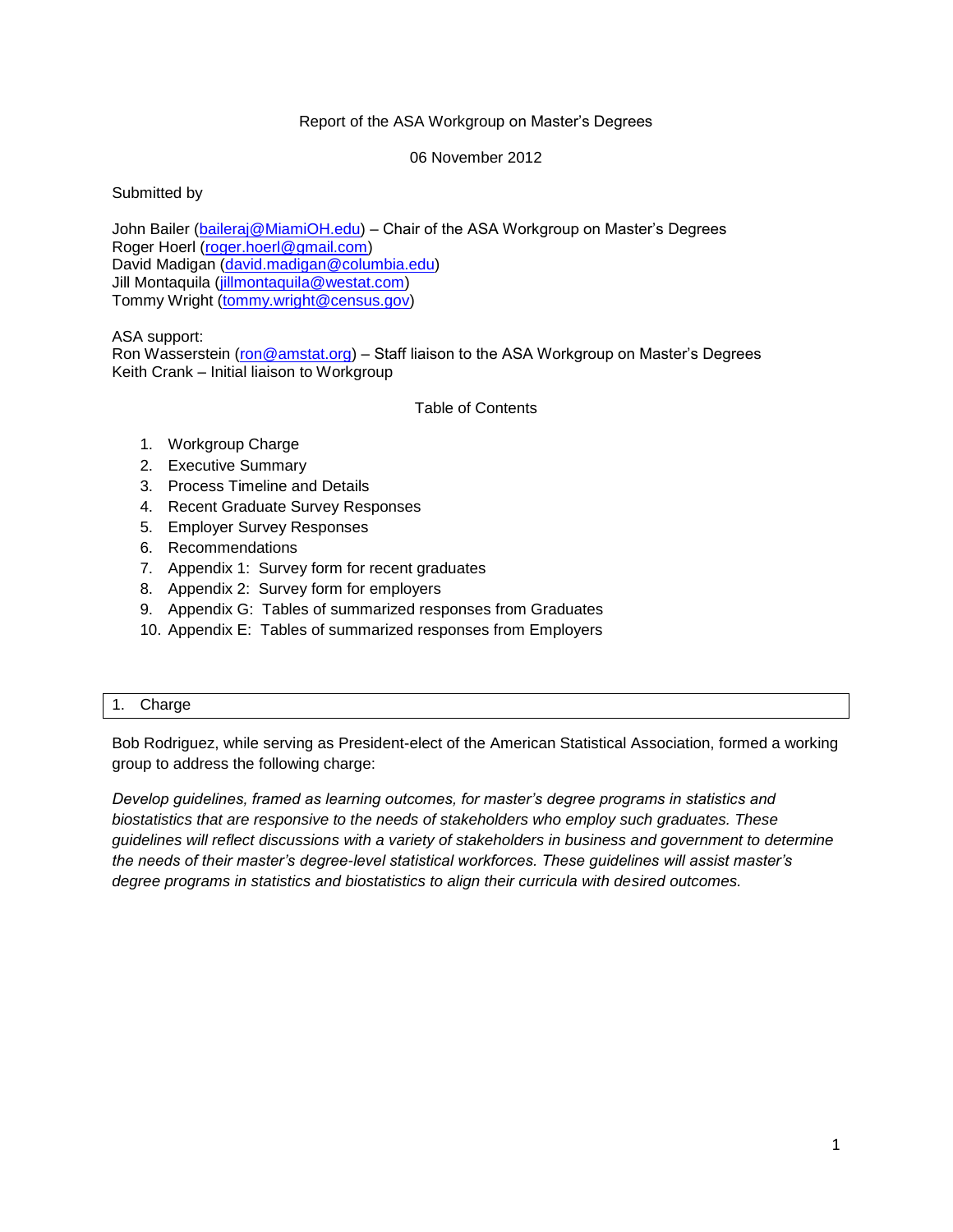## 2. Executive Summary

A phone interview of 29 recent graduates of Master's programs in statistics and biostatistics and an email questionnaire of 19 employers of such graduates were conducted in 2012. The following seven recommendations emerged from a review of the responses to these surveys.

|                   | Recommendation 1: Graduates should have a solid foundation in statistical theory and methods.                                                                                                                                                            |
|-------------------|----------------------------------------------------------------------------------------------------------------------------------------------------------------------------------------------------------------------------------------------------------|
|                   | Recommendation 2: Programming skills are critical and should be infused throughout the graduate<br>student experience.                                                                                                                                   |
|                   | Recommendation 3: Communication skills are critical and should be developed and practiced<br>throughout graduate programs.                                                                                                                               |
|                   | Recommendation 4: Collaboration, teamwork, and leadership development should be part of graduate<br>education.                                                                                                                                           |
|                   | Recommendation 5: Students should encounter non-routine, real problems throughout their graduate<br>education.                                                                                                                                           |
| Recommendation 6: | Internships, co-ops or other significant immersive work experiences should be<br>integrated into graduate education.                                                                                                                                     |
|                   | Recommendation 7: Programs should be encouraged to periodically survey recent graduates and<br>employers of their recent graduates as a means of evaluating the success of their<br>programs and to examine if other programmatic changes are warranted. |

The first five recommendations might be translated into learning objectives in graduate programs while the sixth recommendation suggests an experiential requirement that might be built into graduate programs and the seventh recommendation encourages continuing attention to workforce needs when reviewing graduate curricula.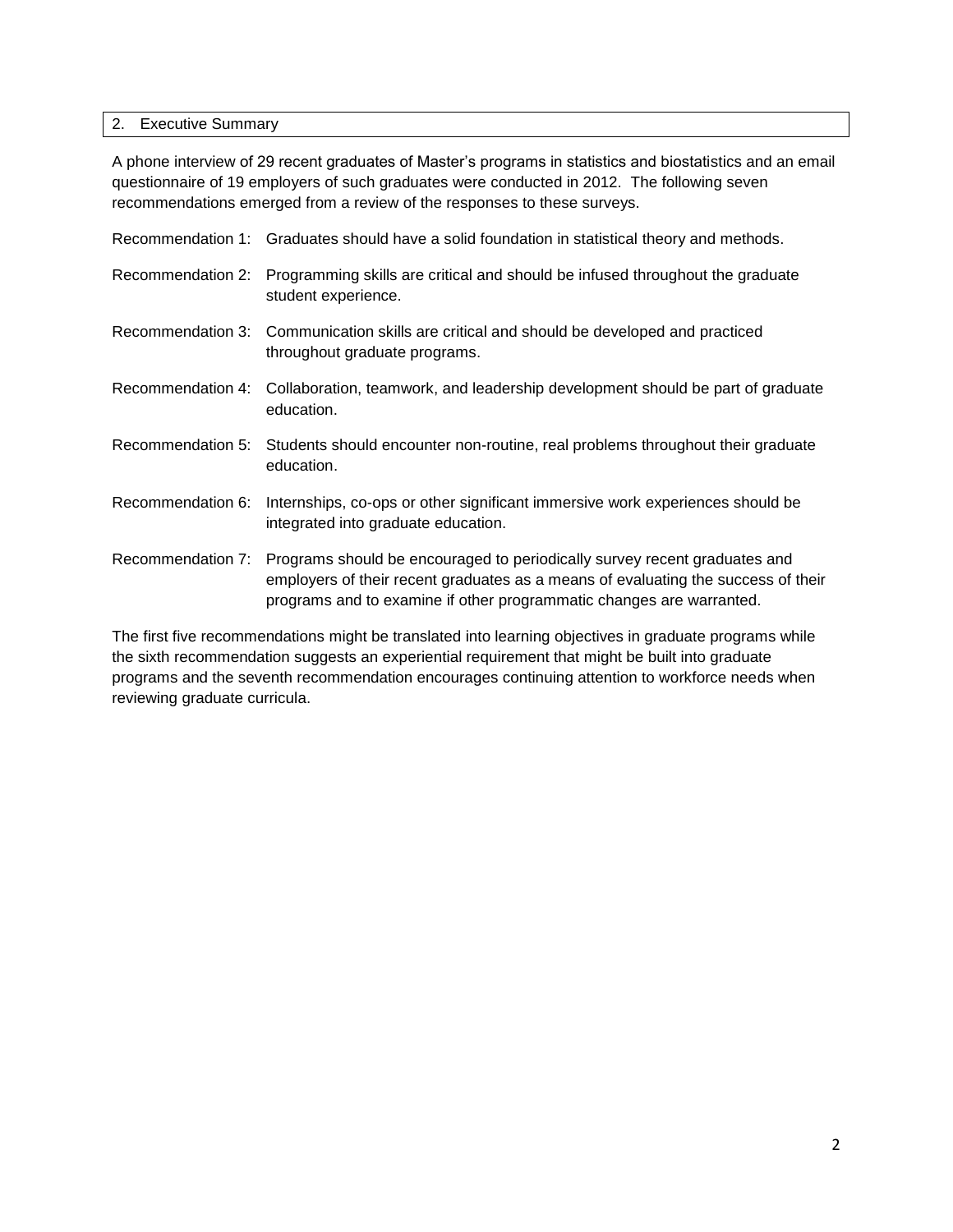#### 3. Process Timeline and Details

|                            | March 2011 - Workgroup formed                                                                                                                                 |
|----------------------------|---------------------------------------------------------------------------------------------------------------------------------------------------------------|
| Sept. 2011 -               | Began to compile a list of recent graduates compiled from solicitation from ASA Caucus of<br>Academic Reps and from other schools not covered by the Caucus   |
| Nov. 2011 -                | Survey form constructed and evaluated by the ASA Survey Committee                                                                                             |
| Jan. –<br><b>July 2012</b> | Sample of recent graduates selected and contacted for phone surveys                                                                                           |
| Aug. $2012 -$              | List of employers of MS/MA Stat and Biostat compiled from solicitation from ASA Board of<br>Directors, Caucus of Academic Representatives, and other contacts |
|                            | Sept. 2012 - Oct. 2012 - Survey emailed to employers for responses. Reminder email sent<br>approximately two weeks after initial contact.                     |
| Oct. 2012 -                | Responses compiled and analyzed.                                                                                                                              |
| Nov. 2012 -                | Report generated.                                                                                                                                             |

### **Recent graduate interview details:**

Names of 366 recent graduates were provided by 21 different schools. The number of graduates provided ranged from 1 to 110 (median=12, Q1=7, Q3=17). Workgroup members were assigned a set of schools from which they were to take a sample of 2 recent graduates. Workgroup members then attempted to contact recent graduates to schedule a phone interview. Interviews were completed for 29 recent graduates (out of 115+ contacted) from 13 different schools. The responses to the interview questions were then grouped into common topic categories and summarized.

### **Employer email questionnaire details:**

An email was sent to 68 employers of Master's graduates. A follow up email reminder was sent two weeks later. A reply was received from 19 (28%) of these employers. Two of the employers opted to respond with a general email that did not explicitly address the specific questions. As with the recent graduate responses, the employer responses were grouped and summarized.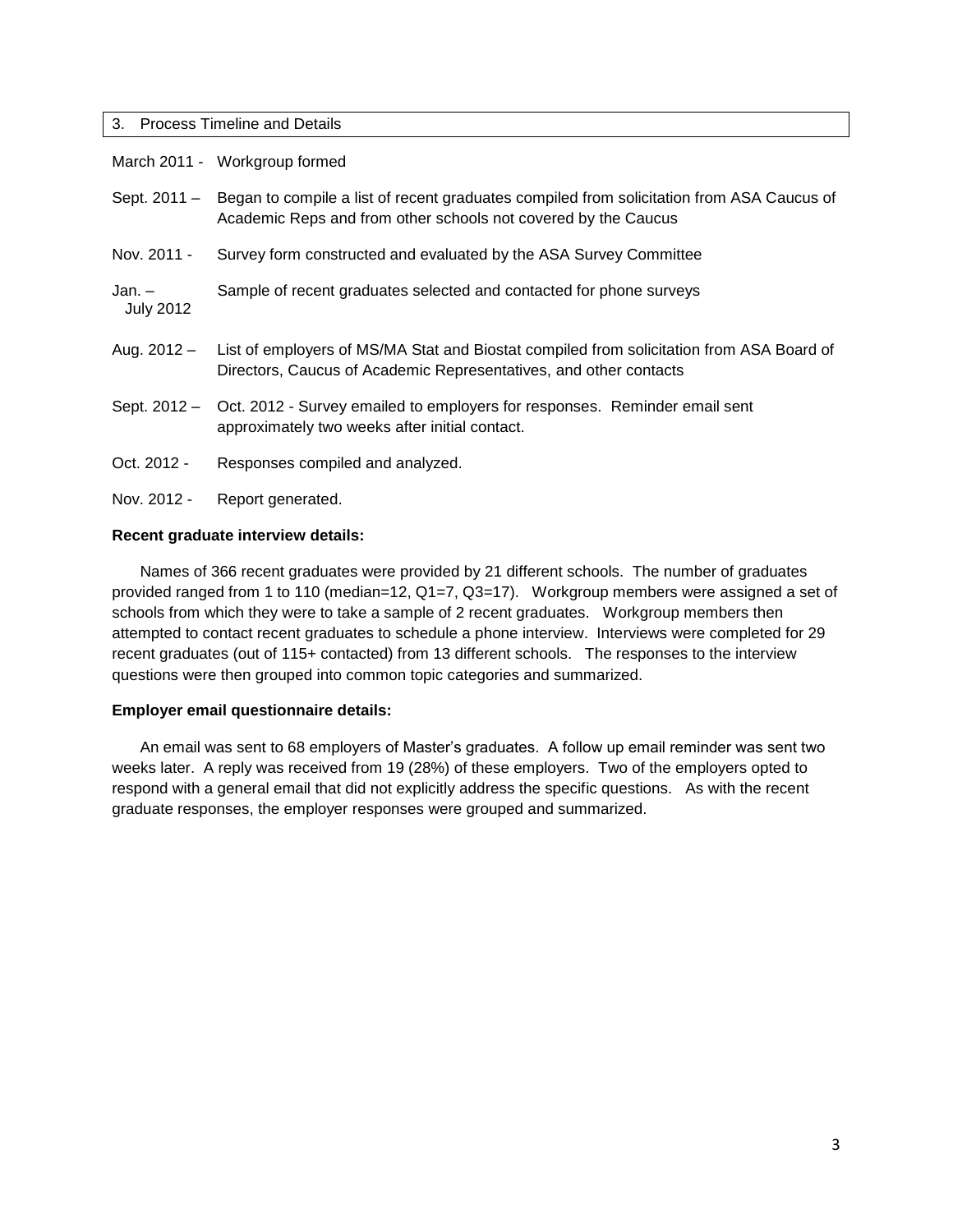## 4. Recent Graduate Survey Responses

We completed 29 surveys of recent graduates of Master's programs of statistics/biostatistics. Their responses are summarized in this section with an expanded description given in Appendix G.

### **Knowledge/skills learned in graduate school that helped get first job [Q1] – Appendix Table G.1**

The responses to this question divided into two main groups. The largest response categories were: 1) programming; 2) general statistical/mathematical background; and 3) specific statistical tools/methods. These three categories were mentioned by 10-12 of the 29 recent graduates.

The second group included three different categories: 1) communication skills; 2) other statistical experience; and 3) graduate/teaching assistantship experience. These categories were mentioned by 3 of the 29 recent graduates.

The modal response category to the follow-up question about knowledge / skills that helped get a job after the first job [Q1 follow-up] was programming (mentioned by 3 recent graduates). Note that many of the respondents were still in the first job that they took after graduating.

## **Knowledge/skills that helped you perform your first job [Q2]:**

Broadly speaking, the respondents focused on three general areas:

**Programming/Computing tools -** The majority of respondents specifically mentioned SAS as important in performing their first job. Five respondents mentioned R, two mentioned SQL, and five mentioned programming skills generally.

**Statistics -** The majority of the respondents mentioned something about having skills across a range of statistical models and methods. Specific areas mentioned more than once included linear and logistic models, data mining, Bayesian methods, time series, and survival analysis. GEE and mixed models were also mentioned. A couple of respondents discussed data preparation and data cleaning.

**Real-world skills -** Most respondents discussed the importance of communication skills such as project reporting and presentation and dealing with clients, especially in the face of competing demands and deadlines. Several mentioned the usefulness of a statistical consulting class in this regard. One respondent also mentioned teaching skills.

# **Knowledge or skills graduates wished they had more of in school [Q3] – Appendix Table G.3**

Additional programming skills was the modal category (9 responses) to this question with specific statistical methods background (7 responses) and experience with 'real data'/'big data' (5 responses) following. Here, 'programming' referred to knowing other tools better (e.g. SQL, Excel) or deeper knowledge of a particular tool (e.g. 'knew SAS better'). Other responses included people and consulting skills including communication/presentation skills (3 responses), project and time management (3 responses) and problem solving/strategies for approaching complex problems (2 responses).

# **Swapping courses out/in graduate studies for different courses [Q4] – Appendix Table G.4**

It is encouraging that the modal category for the "swap out" courses in the graduate curriculum was "none" (9 of 29 students) [includes 'not enough depth'/ 'same course-better coverage']. A few students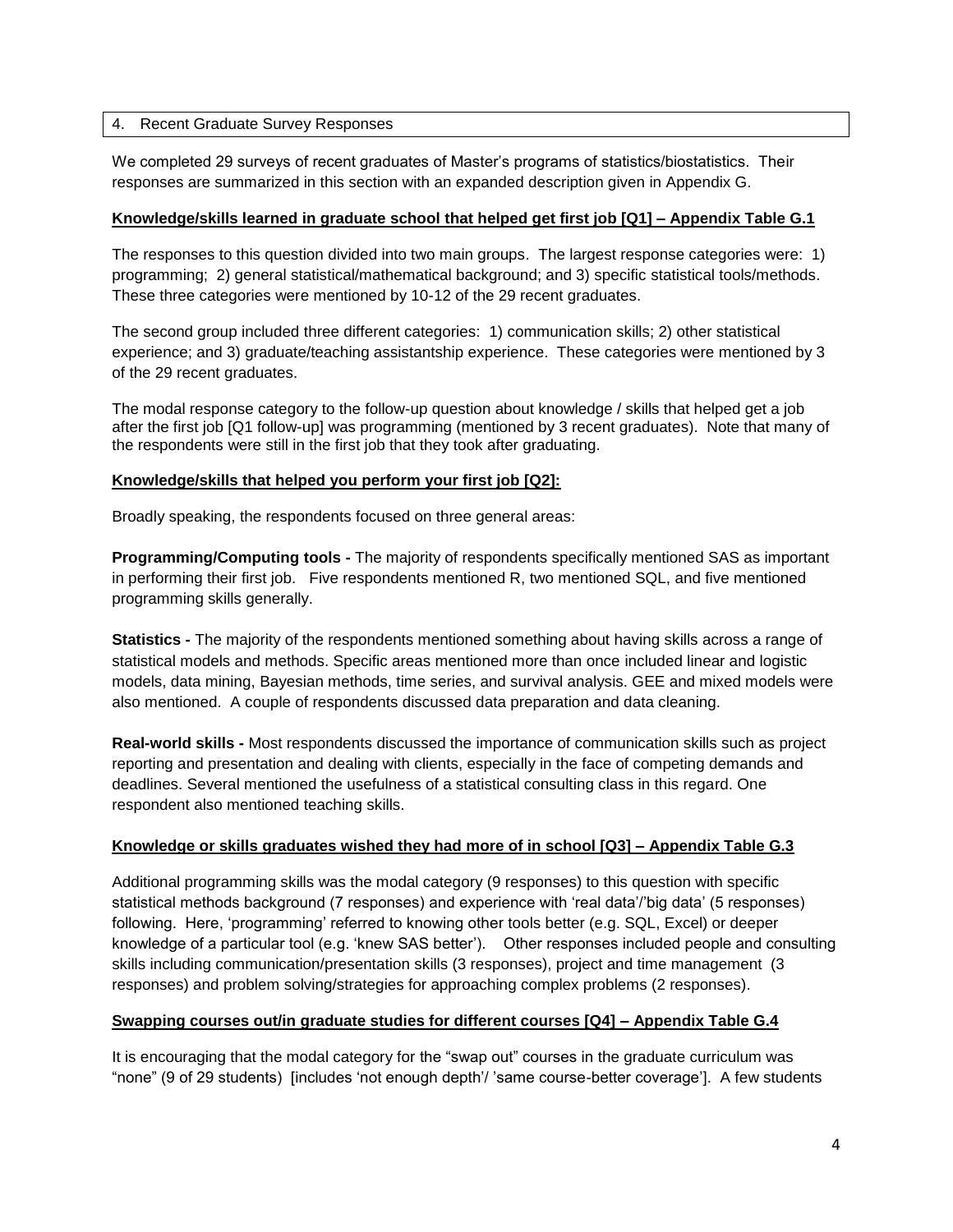(3 of 29) mentioned a genetics or bioinformatics but this appeared to reflect courses that were not relevant for the jobs that the students took after graduation.

The "swap in" courses mentioned by students included: programming [includes SAS, R, other languages, databases] (7 of 29); longitudinal (or multilevel analysis) (3 of 29) and nonparametrics (3 of 29).

## **Experiences outside of formal coursework helped prepare for the first job [Q5] – Appendix Table G.5.**

Work experience between the BS and MS/MA (12 of 29) or internship experience (10 of 29) was highly valued by the recent graduates. Assistantships were mentioned by 6 of 29 recent graduates and other topics (seminars, programming skills, other) were each mentioned by a couple of respondents.

A summary of the responses to these recent graduate questions are given in the summary table below

| Question                                            | Programming | Stat/bkgd/math | Specific<br>stat<br>methods | Communication | Experience<br>(includes<br>project<br>mgmt.,<br>consulting | Thinking/<br>problem<br>solving |
|-----------------------------------------------------|-------------|----------------|-----------------------------|---------------|------------------------------------------------------------|---------------------------------|
| Knowledge/skills                                    |             |                |                             |               |                                                            |                                 |
| to GET first job<br>[Q1]                            | 12          | 10             | 10                          | 3             | 3                                                          |                                 |
| Knowledge/skills<br>to PERFORM                      | <b>XXX</b>  | <b>XXX</b>     | <b>XXX</b>                  | <b>XXX</b>    | <b>XXX</b>                                                 |                                 |
| first job [Q2]                                      |             |                |                             |               |                                                            |                                 |
| Knowledge/skills<br>to WISHED had<br>more of [Q3]   | $9 + 3$     |                | $\overline{7}$              | 3             | 3                                                          | $\overline{2}$                  |
| Swap in more<br>[Q4]                                | 7           |                | 6                           |               |                                                            |                                 |
| Experiences<br>outside of formal<br>coursework [Q5] | 2 (skills)  |                |                             |               | 12 (work)<br>$+10$<br>$(intern) + 6$<br>GA/RA              |                                 |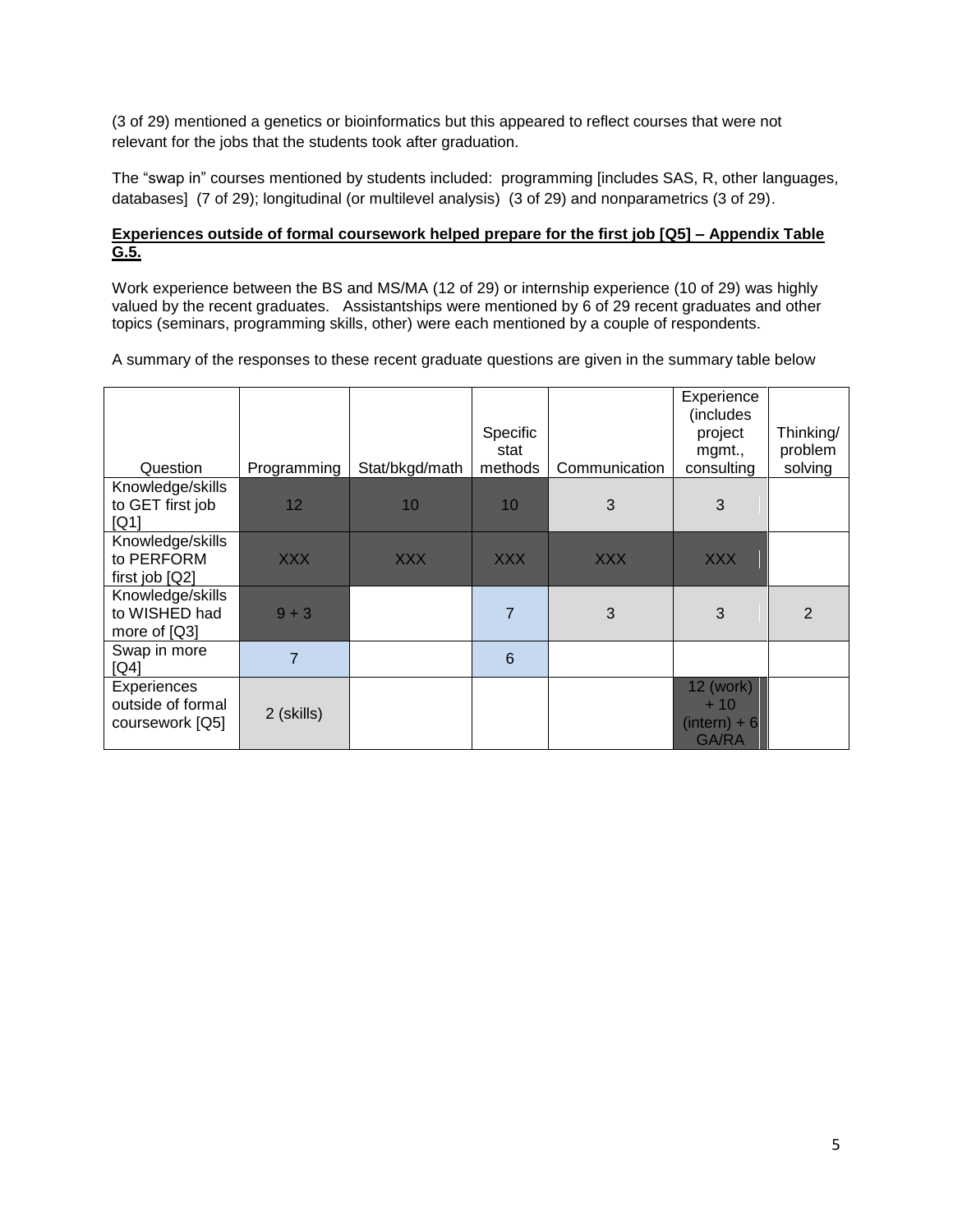### 5. Employer Survey Responses (19 surveys completed)

Nineteen employers responded to the email survey (see Appendix E.0). Organizations reflected in our employer surveys include university-based collaborative study centers/academic medical research settings (5 of 19), federal government (3 of 19), contract research organizations (2 of 19), survey organizations (2 of 19), and financial/banking (2 of 19). The remaining organizations were represented by 1 of 19 respondents: clinical trials consulting, pharmaceutical, public policy non-profit, consumer products, clinical research organization, or manufacturing. Some employers responded based on experience in hiring for two different industry types.

# **Characteristics of the top 2 candidates when interviewing 10 [Q1] – See Appendix Table E.1**

Communication was mentioned by 14 of 19 employers with programming and statistical background mentioned by 11 and 10 employers, respectively. Communication reflected proficiency in written and oral reporting. Programming topics most commonly mentioned by respondents were SAS skills; but database skills and skills with other statistical programming environments, e.g. R, were mentioned by a few respondents. Statistical methods may have been a prerequisite before interviews were conducted.

Attitude, thinking/problem solving and teamwork/collaboration/leadership followed in terms of frequency of being mentioned. Attitude was a category that included enthusiasm, interest, passion, professionalism and attention to detail. Thinking/problem solving addressed critical thinking skills applied to conceptualize and implement analyses in a logical flow.

The final categories reflected experience, specific advanced coursework or topics, and a couple of additional categories.

### **What made past hires successful [Q2a] – See Appendix Table E.2a**

Attitude/personality was the top factor identified by 14 of 19 employers, with communication skills (12 of 19) and statistical knowledge (10 of 19) nearly as popular. Attitude/personality reflected a variety of characteristics including: passion, desire/interest in learning more, detail-oriented, initiative, flexibility, organization and work ethic. One respondent noted that: "*when an issue arises they take ownership and work to rectify any mistakes that have been made. Employees who challenge themselves and those around them to be better are also much more successful in our organization*." Communication and statistical knowledge are defined as above.

Programming (10 of 19) and collaboration/teamwork/leadership (10 of 19) were also part of this top tier of category responses. Teamwork captured working in teams with non-statisticians and PhD level statisticians along with the ability to work independently as part of a team. Thinking/problem-solving (6 of 19) also was a common response.

These two questions suggest that the same dimensions that make a candidate stand out in interviews are also tied to successful work performance.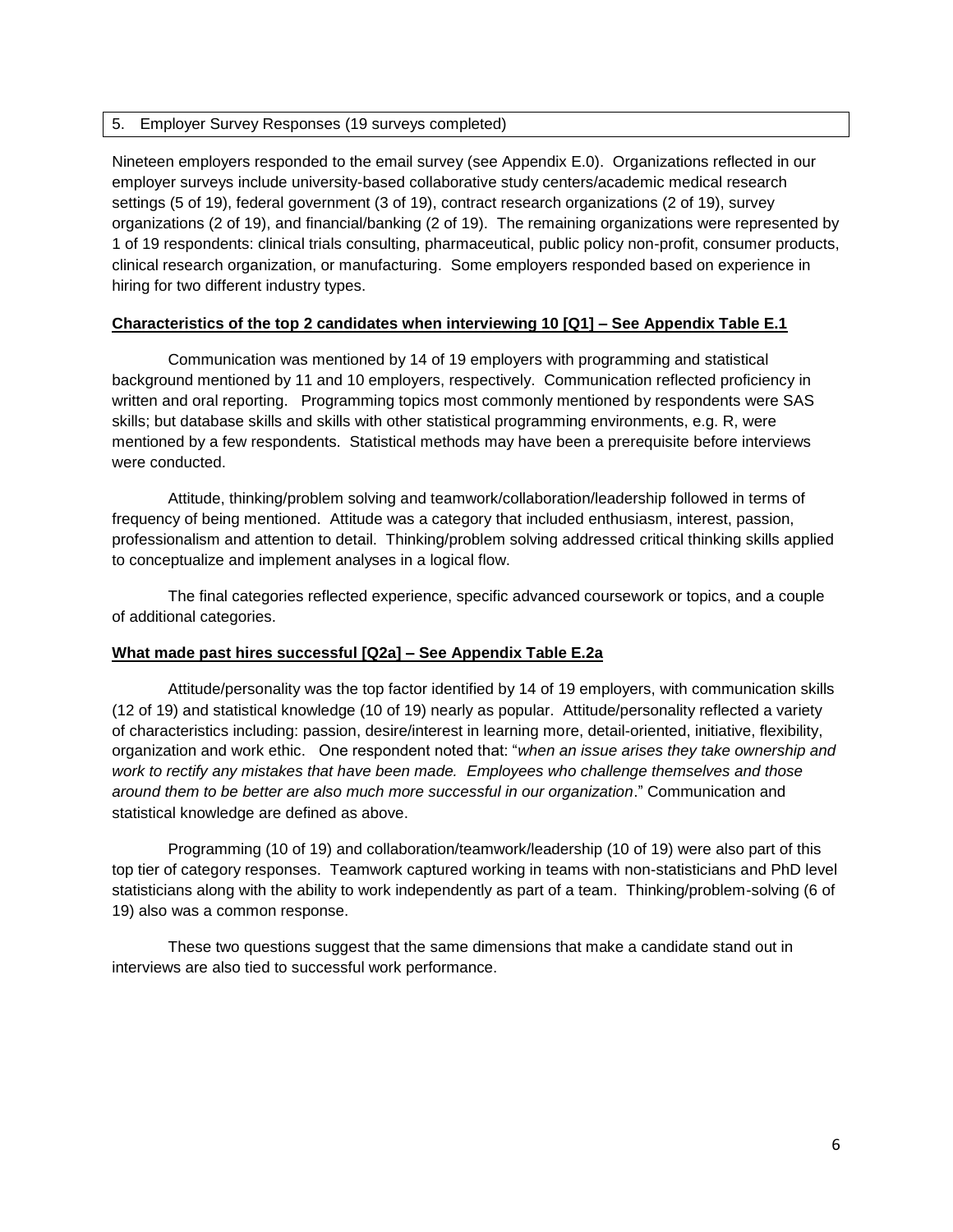### **Deficits in past hires [Q2b] – See Appendix Table E.2b**

Not surprisingly, categories as defining strengths in successful candidates would be mentioned as deficits when absent. The top category was programming (9 of 19 employers mentioned) with communication (6 of 19) and statistical knowledge (5 of 19) also frequently mentioned. Programming needs involved more than "PROC" invocations in SAS, including more involved data manipulations.

The absence of relevant coursework (5 of 19) or real project experience (4 of 19) was a concern for about ¼ of the employers. Relevant coursework tended to be linked to employers with specific emphases, e.g. clinical trials background for CRO, survey research methods for a survey research organization. Not knowing a particular technique was not viewed as a tremendous limitation for graduates from programs with a solid statistics background who possessed an interest in learning.

Thinking / problem solving (4 of 19), attitude / personality (3 of 19) and collaboration / teamwork / leadership (3 of 19) were mentioned with similar frequency. One respondent noted that failure to work effectively on a team could be a fatal flaw.

One employer noted in reference to consulting classes in graduate programs that this is "nice, but it does not help if you don't have a good statistical toolkit, are not a good problem solver, and cannot think about or apply logic to problems."

#### **REQUIRED and CRITICAL skills [Q3a] – See Appendix Table E.3a**

Statistical knowledge stood out as a required, critical skill for 16 of 19 respondents. Communication (12 of 19) and programming (10 of 19) were next in priority in the top three categories. The next tier of responses were given by 3-5 respondents: collaboration/teamwork/leadership; attitude; thinking/problem solving; relevant coursework; and project work. The expanded descriptions of these categories captured the same ideas as described above for the previous employer questions.

### **DESIRED skills [Q3b] – See Appendix Table E.3b**

Programming (13 of 19) and advanced methods/relevant coursework (10 of 19) were the two most frequently mentioned categories of desired skills. Communication (5 of 19), problem solving (4 of 19), collaboration/teamwork/leadership (3 of 19), personality (3 of 19) and experience (2 of 19) were mentioned less frequently.

## **Add to graduate programs to better prepare graduates [Q4] – See Appendix Table E.4**

Communication skills (written: 5 of 19; verbal: 4 of 19) were the top additions suggested by employers. Project participation (4 of 19); work on real, significant data analyses (4 of 19); and preparation for problem solving when faced with non-textbook, non-routine problems (3 of 19) were also mentioned. Programming (4 of 19) captured data management and good programming practice along with advanced SAS skills.

A summary of the responses to these employer questions is given in the summary table below.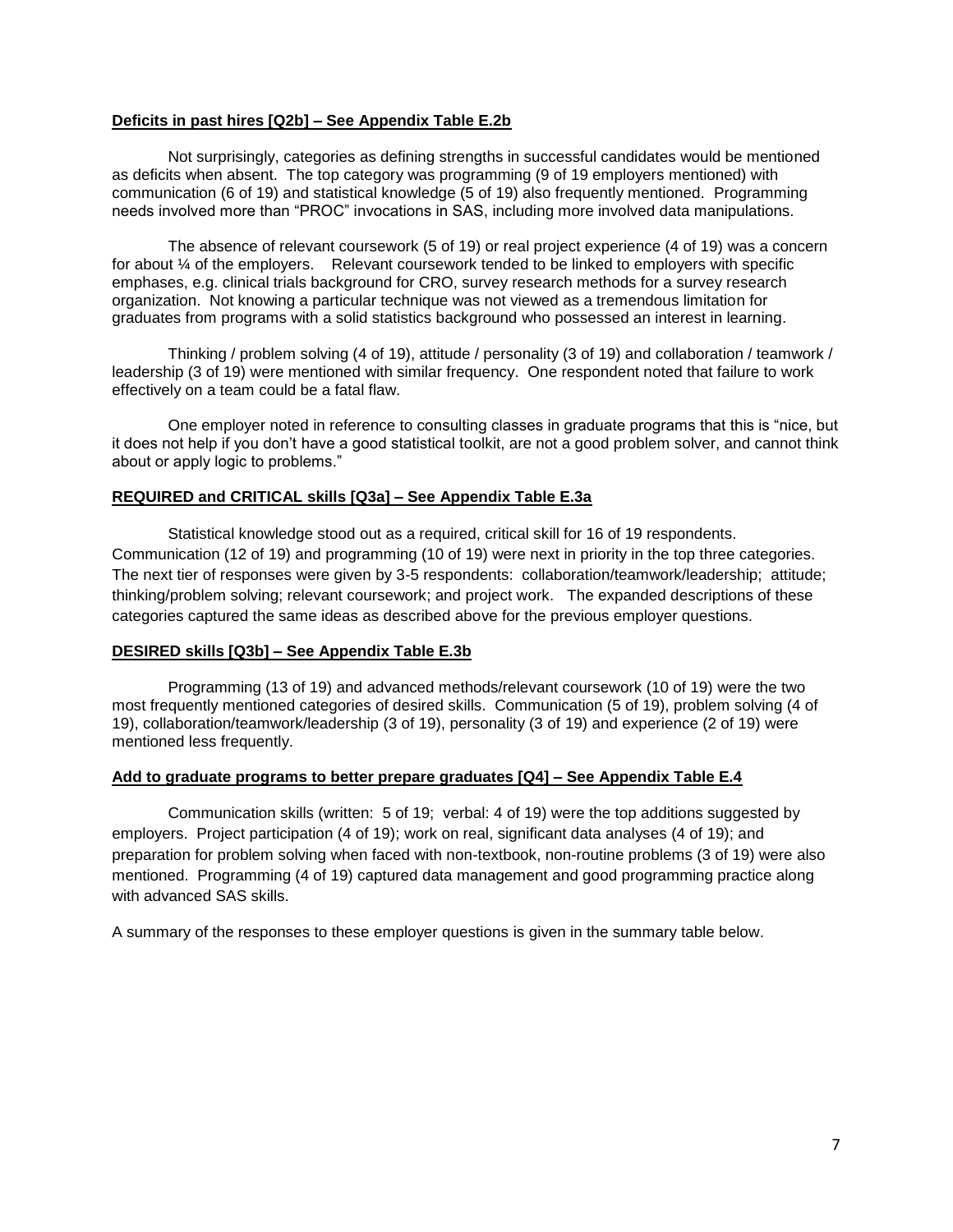|                                                                             |                |                 | Adv. or<br>specialized<br>stat |                | Experience<br>(includes<br>project<br>mgmt., | Collaboration,<br>teamwork, | Attitude /     | Thinking/<br>problem |
|-----------------------------------------------------------------------------|----------------|-----------------|--------------------------------|----------------|----------------------------------------------|-----------------------------|----------------|----------------------|
| Question                                                                    | Programming    | Stat/bkgd/math  | methods                        | Communication  | consulting)                                  | leadership                  | personality    | solving              |
| Top two<br>candidates                                                       | 11             | 10              | $\overline{4}$                 | 14             | $3 + 2$                                      | 5                           | 8              | $\overline{7}$       |
| What made<br>hires<br>successful<br>[Q2a]                                   | 10             | 10              |                                | 12             | $\overline{2}$                               | 10                          | 14             | $6\phantom{1}6$      |
| Deficits in<br>recent hires<br>[Q2b]                                        | 9              | $5\overline{)}$ | $5\phantom{.}$                 | $6\phantom{1}$ |                                              | 3                           | 3              | $\overline{4}$       |
| Knowledge /<br>skills<br><b>REQUIRED</b><br>and<br><b>CRITICAL</b><br>[Q3a] | 10             | 16              | 5                              | 12             | $\mathbf{3}$                                 | $5\phantom{.}$              | $\overline{4}$ | $\mathfrak{S}$       |
| Knowledge /<br>skills<br><b>DESIRED</b><br>[Q3b]                            | 13             |                 | 10                             | 5              | $\overline{2}$                               | 3                           | 3              | $\overline{4}$       |
| Add one<br>thing to<br>programs                                             | $\overline{4}$ |                 | $\overline{2}$                 | $5 + 4$        | $4 + 4$                                      |                             |                | $\mathfrak{S}$       |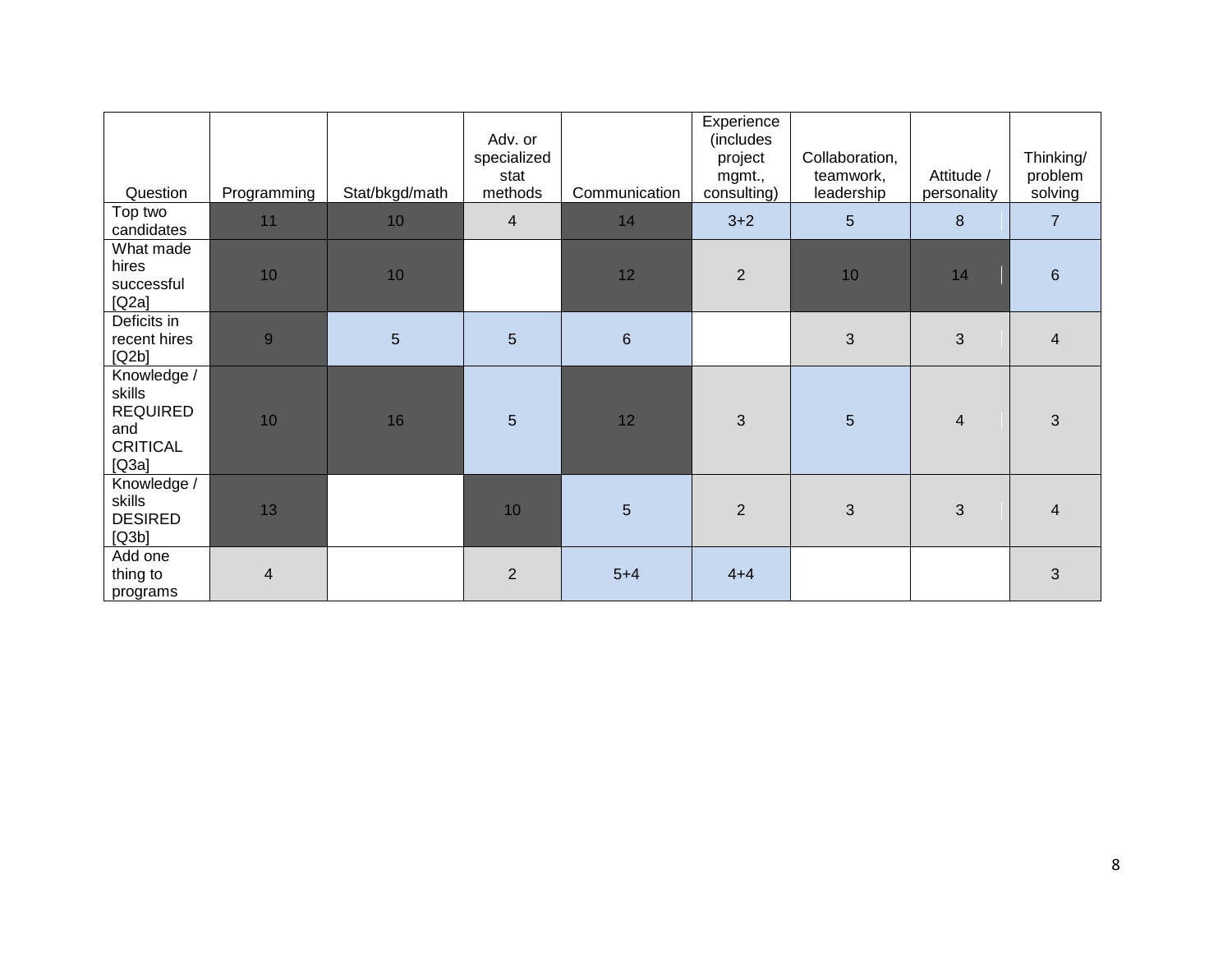### 6. Recommendations and Learning outcomes

Recommendation 1: Graduates should have a solid foundation in statistical theory and methods

Comment: Graduates mentioned this as knowledge that was needed to both get their first job and to perform their first job. In addition, employers assumed this to be a given and was viewed as a foundation required for learning new methods. The workgroup views this as an affirmation of the core that is taught at Master's programs.

Recommendation 2: Programming skills are critical and should be infused throughout the graduate student experience

Comment: Graduates viewed programming skills as necessary to get and perform their first job but they wished to have better programming skills and would like to see more programming added in their programs. Employers stated this more strongly and noted that programming differentiated top candidates for jobs from others, made hires successful, and reflected a required, critical and desired skill, but that it was a deficit in recent hires. SAS was mentioned more frequently than other environments. General programming skills beyond applying templates was a key feature that should be developed.

Recommendation 3: Communication skills are critical and should be developed and practiced throughout graduate programs

Comment: Graduates mentioned that these were skills needed to perform their first jobs. Employers stated that they viewed these skills as differentiating between top candidates, that these skills are part of what makes hires successful, and that these were required and critical skills that were also a deficit in recent hires.

Recommendation 4: Collaboration, teamwork, and leadership development should be part of graduate education.

Comment: Employers noted that being able to function in a team environment was observed in the most successful hires.

Recommendation 5: Students should encounter non-routine, real problems throughout their graduate education

Comment: The ability to think carefully through such problems and to develop an analysis strategy was highly valued among employers. Schools should consider how to nurture and develop such skills.

Recommendation 6: Internships, co-ops or other significant immersive work experiences should be integrated into graduate education.

Comment: Recent graduates and employers commented on the value of such experiences that might involve consulting, project management and teamwork experiences. Graduate programs might look to develop internships with local employers or on-campus with other offices that might appreciate the assistance that a statistics intern might provide. These experiences would help accomplish and reinforce previous recommendations, particularly Recommendations 2-5.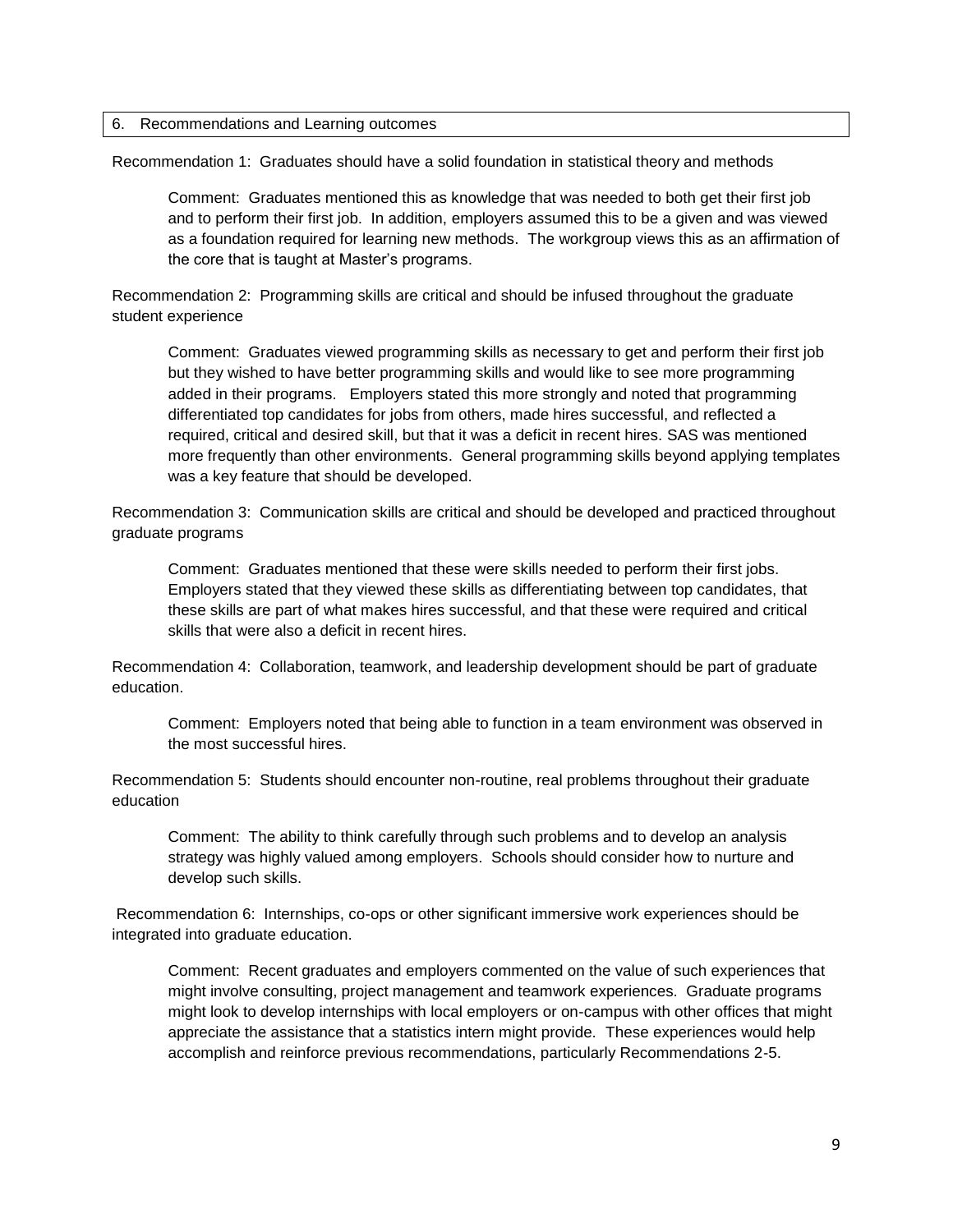Recommendation 7: Programs should be encouraged to periodically survey recent graduates and employers of their recent graduates as a means of evaluating the success of their programs and to examine if other programmatic changes are warranted.

Comment: This workgroup report is a snapshot of the impressions of recent graduates and their employers. Employer needs will likely evolve over time, and while it is hard to imagine that good statistical thinking will ever lose value, it is easy to imagine that electives and other experiences in the graduate program also will need to evolve over time. The workgroup believed this should be a review that would occur every 3-4 years. We encourage departments to maintain and update contact information for recent graduates to facilitate this survey.

# Caveats:

We are reporting the results of interviewing recent graduates and employers of such graduates. These were not probability samples from their respective populations and we may not make inferential claims about the population of recent graduates of Master's programs in statistics or the population of employers of such graduates. We did attempt to select graduates from a large number of schools with varying types of programs and from a collection of employers that spanned many different types of organizations. As such, we hope that these responses will provide some sense of the breadth of skills and knowledge that are desired for Master's graduates.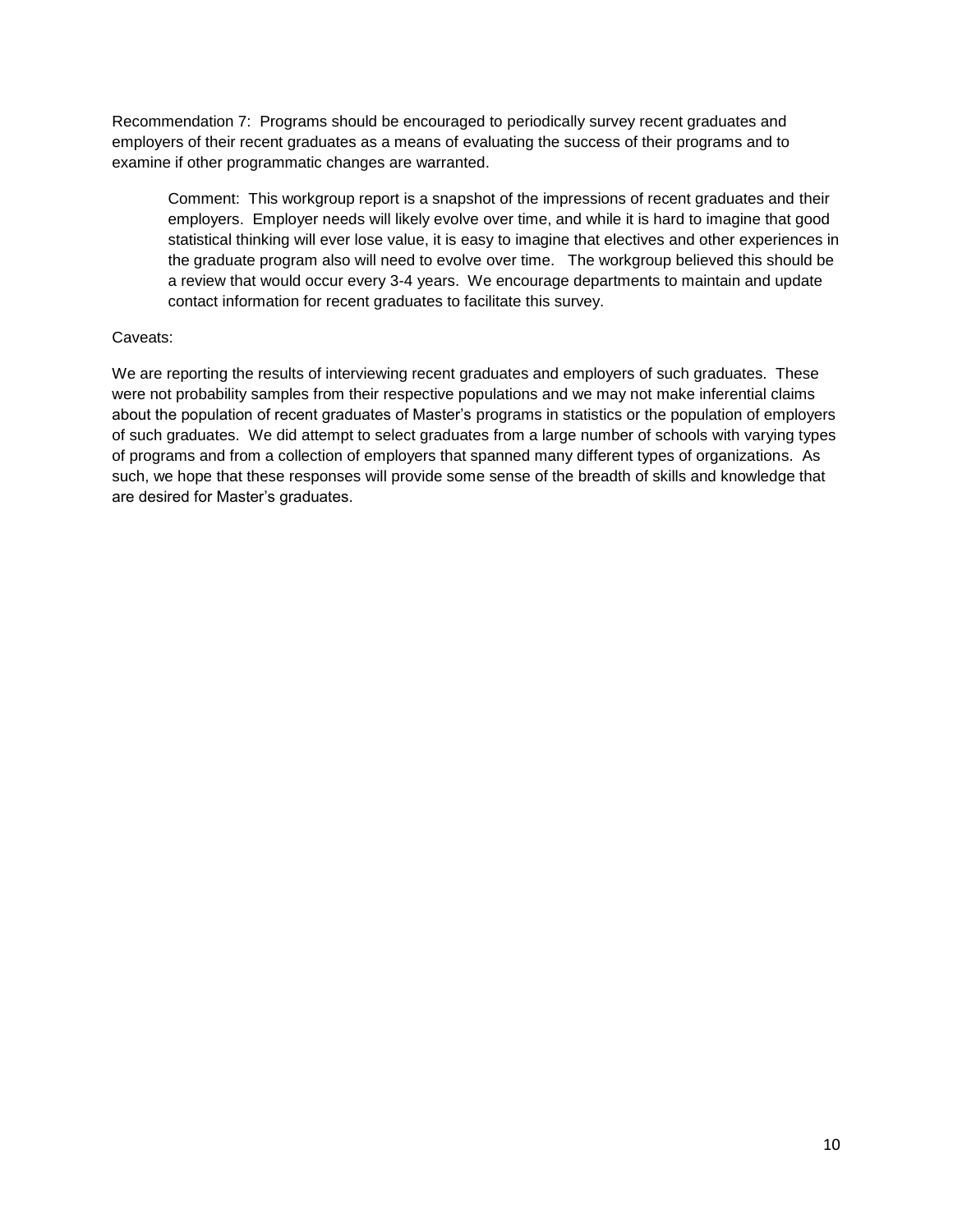## 7. Appendix 1: Survey form for recent graduates [cover letter example]

#### Good morning:

The American Statistical Association Workgroup on Master's Degrees is trying to understand the types of knowledge and skills needed for Master's level employees to succeed in today's statistical workforce. You were identified as someone with a Master's degree in statistics or biostatistics, and your help in this important effort is greatly appreciated. We would like to call you to discuss your perspective on the knowledge or skills that are desired and valued in your current position or previous positions that you may have held. We are conducting interviews between January 23 and January 31. The interview will take between 15 and 30 minutes, and I will be calling you.

 To help us schedule an interview with you, please reply with times/days when you would be available for a 15-30 minute conversation. We have listed questions below that we would like to address as part of our conversation. Your participation is voluntary, but cooperation would be greatly appreciated. Notes from the phone interview will be kept in a locked office and, as per ASA requirements, shredded after a period of one year. In addition, electronic versions of the information will be stored excluding any identifying information. Summary information will be reported from this survey be used to improve Masters' level education by better aligning the skills that are taught and the skills that are required in practice."

Thank you, John Bailer

ASA Workgroup on Master's Degrees

John Bailer (baileraj@muohio.edu) – Chair of the ASA Workgroup on Master's Degrees Ron Wasserstein (ron@amstat.org) – Staff liaison to the ASA Workgroup on Master's Degrees Roger Hoerl (roger.hoerl@ge.com) Lisa LaVange (lisa.lavange@fda.hhs.gov) David Madigan (davidbmadigan@gmail.com) Jill Montaquila (iillmontaquila@westat.com) Tommy Wright (tommy.wright@census.gov)

Background:

Bob Rodriguez, President-elect of the American Statistical Association, formed a working group to address the following charge:

Develop guidelines, framed as learning outcomes, for master's degree programs in statistics and biostatistics that are responsive to the needs of stakeholders who employ such graduates. These guidelines will reflect discussions with a variety of stakeholders in business and government to determine the needs of their master's degree-level statistical workforces. These guidelines will assist master's degree programs in statistics and biostatistics to align their curricula with desired outcomes.

Questions:

We would like to start with a few questions about your educational and work experience.

[D1] Name, Male/Female, Contact information (email/telephone number)

[D2] Undergraduate Major, Degree, University, Year Degree Received

[D3] Graduate Major, Degree, University, Year Degree Received

[D4] First Position after receiving the MS/MA

 Title: Employer: Duties: Year Started: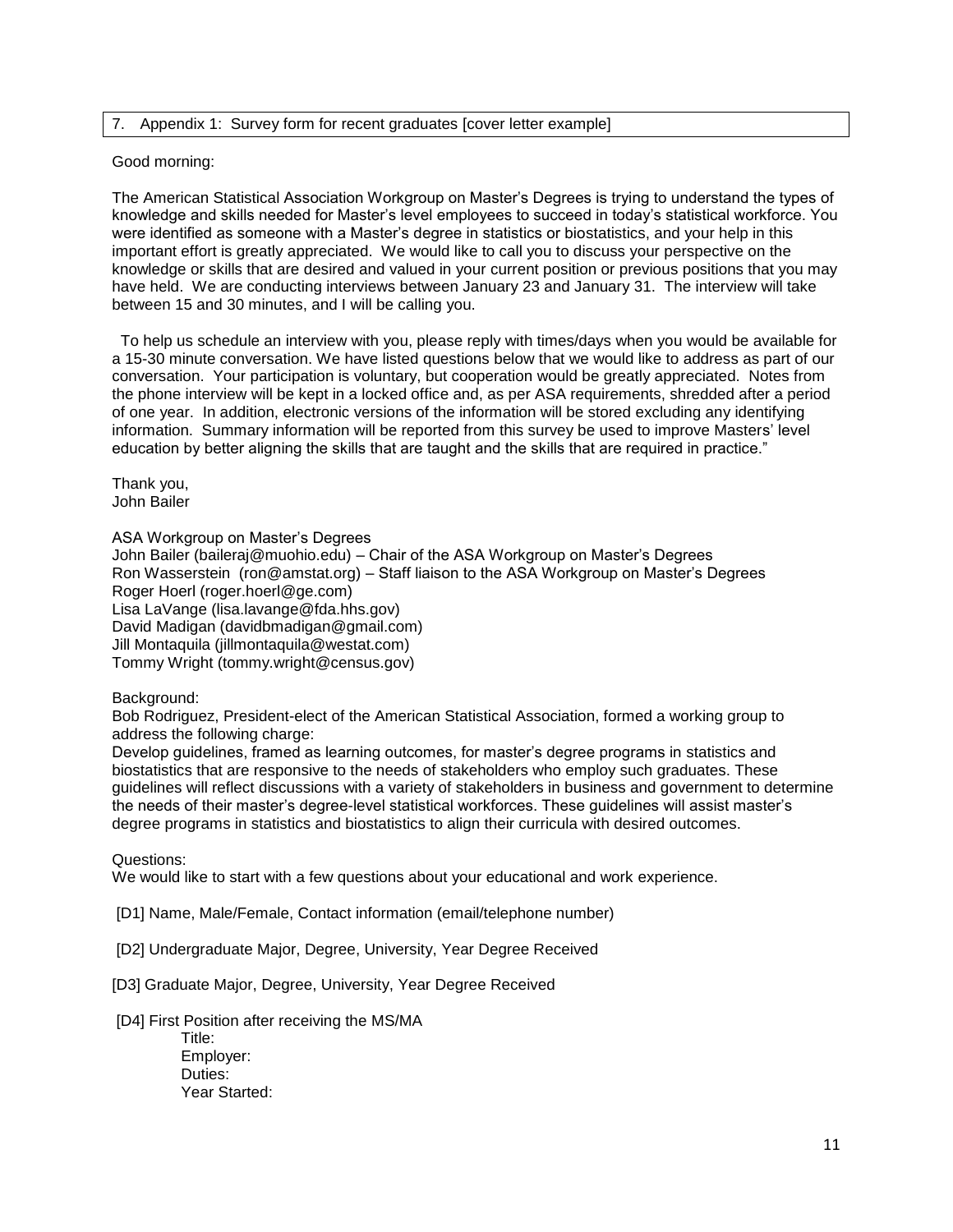[D5] Current Position Title: Employer: Duties: Year started:

We would appreciate your perspective on the following questions that address this charge. In particular, we ask that you consider your responses in the broadest terms possible, with "knowledge and skills" including that which was learned both inside and outside of the formal classroom.

[Q1] What knowledge or skills did you learn in graduate school that helped you get your first job following receipt of your Master's degree?

[Q1 Follow-up if applicable] Are there specific areas of knowledge or skills that helped you get another job(s) after your first job?

[Q2] What knowledge or skills did you learn in graduate school that helped you successfully perform this first job?

[Q2 Follow-up if applicable] What knowledge or skills helped you perform the job(s) after your first job?

[Q3] What knowledge or skills do you wish you possessed before starting this first job?

[Q3 Follow-up if applicable] What knowledge or skills do you wish you possessed before starting the job(s) after your first job?

[Q4] If you could have swapped one course in your graduate studies for a different course (either an existing course or one that you wish your department offered), what course would you swap out? What course would you add?

[Q5] What experiences outside of formal graduate school coursework helped you prepare for your first job? What knowledge or skills did these experiences provide?

[Q5 Follow-up if applicable] What experiences while in graduate school but outside of formal graduate coursework helped you get another job(s) after your first job?

[Q6] Would you be comfortable providing the name and contact information for the first/most recent person who hired you?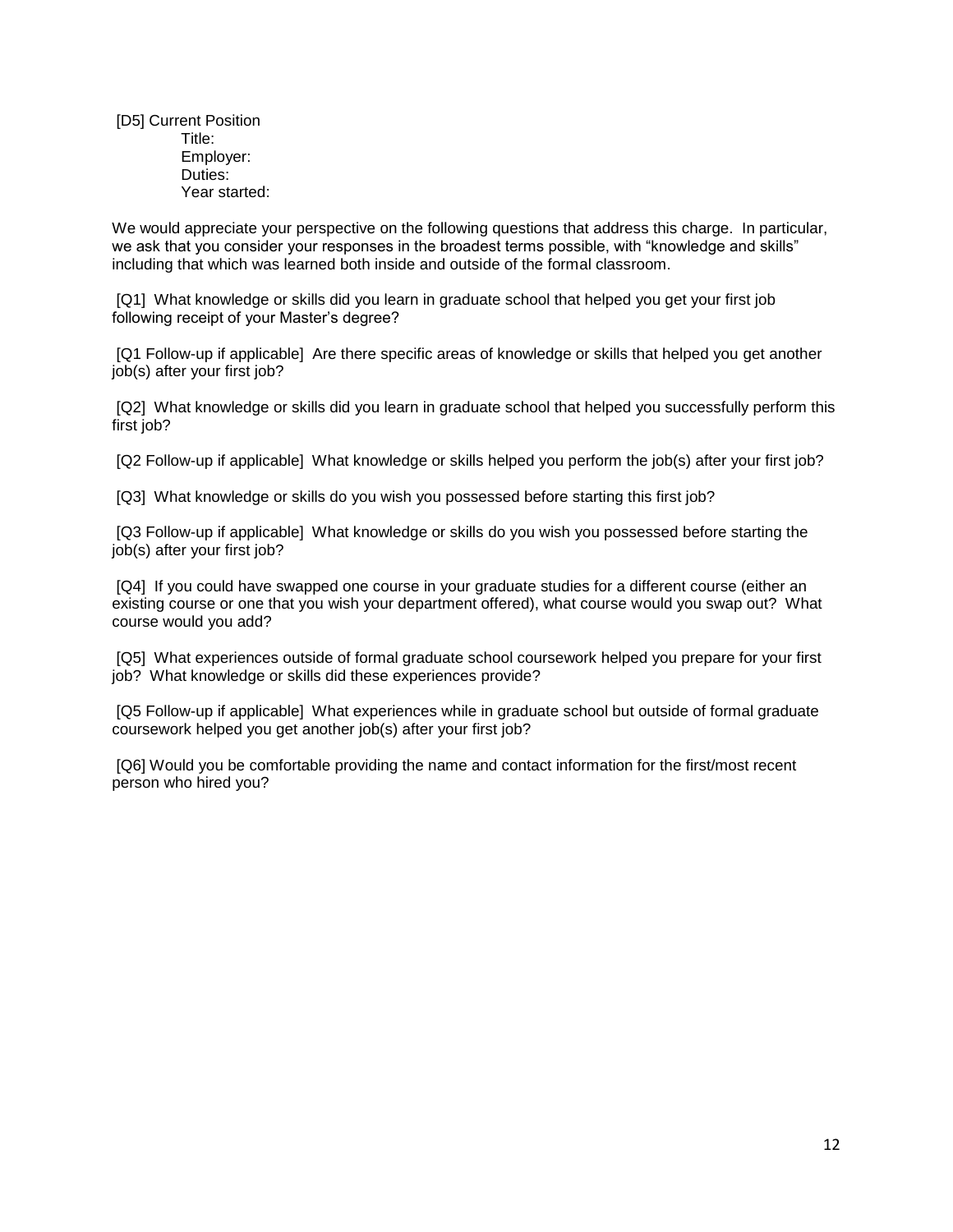# 8. Appendix 2: Survey form for employers – Emailed: September 18, 2012

### TO: Colleagues who hire or manage Master's degree statisticians FROM: Members of the ASA Workgroup on Master's Degrees

## Dear colleague:

 The American Statistical Association Workgroup on Master's Degrees is trying to understand the types of knowledge and skills needed for Master's level employees to succeed in today's statistical workforce. You were identified as someone who hires or manages Master's degree statisticians, and your help in this important effort is greatly appreciated.

 We would like for you to share your perspective on the knowledge or skills that are desired and valued in successful hires. We have listed questions below that we would like to address. We would appreciate it if you would enter your responses to these questions and send your reply to [statistics@MiamiOH.edu.](mailto:statistics@MiamiOH.edu) Your participation is voluntary, but cooperation would be greatly appreciated. Notes from your responses will be kept in a locked office and, as per ASA requirements, shredded after a period of one year. In addition, electronic versions of the information will be stored excluding any identifying information.

Summary information will be reported from this survey and will be used to improve Masters' level education by better aligning the skills that are taught and the skills that are required in practice." The results of this study will be used to improve Master's level education, and thus produce better-trained statisticians for the workforce. A response by **FRIDAY, October 5** is requested. Your responses are important and will be incorporated in our report. Feel free to contact the chair of the workgroup, John Bailer (513-529-7828; [baileraj@MiamiOH.edu\)](mailto:baileraj@MiamiOH.edu) if you have any questions. Finally, feel free to forward this to colleagues who might be involved in hiring or managing Master's degree statisticians.

Thank you,

John Bailer [\(baileraj@MiamiOH.edu\)](mailto:baileraj@MiamiOH.edu) – Chair of the ASA Workgroup on Master's Degrees Ron Wasserstein [\(ron@amstat.org\)](mailto:keith@amstat.org) – Staff liaison to the ASA Workgroup on Master's Degrees Roger Hoerl [\(roger.hoerl@gmail.com\)](mailto:roger.hoerl@gmail.com) Lisa LaVange [\(lisa.lavange@fda.hhs.gov\)](mailto:lisa.lavange@fda.hhs.gov) David Madigan [\(davidbmadigan@gmail.com\)](mailto:davidbmadigan@gmail.com) Jill Montaquila [\(jillmontaquila@westat.com\)](mailto:jillmontaquila@westat.com) Tommy Wright [\(tommy.wright@census.gov\)](mailto:tommy.wright@census.gov)

# **Background:**

Bob Rodriguez, President-elect of the American Statistical Association, formed a working group to address the following charge:

Develop guidelines, framed as learning outcomes, for master's degree programs in statistics and biostatistics that are responsive to the needs of stakeholders who employ such graduates. These guidelines will reflect discussions with a variety of stakeholders in business and government to determine the needs of their master's degree-level statistical workforces. These guidelines will assist master's degree programs in statistics and biostatistics to align their curricula with desired outcomes.

### **Questions:**

We would appreciate your perspective on the following questions that address this charge.

**Questions about your institution.**

### **[D1] What is the name of your institution?**

[Response]

# **[D2] What is the nature of your institution's work?**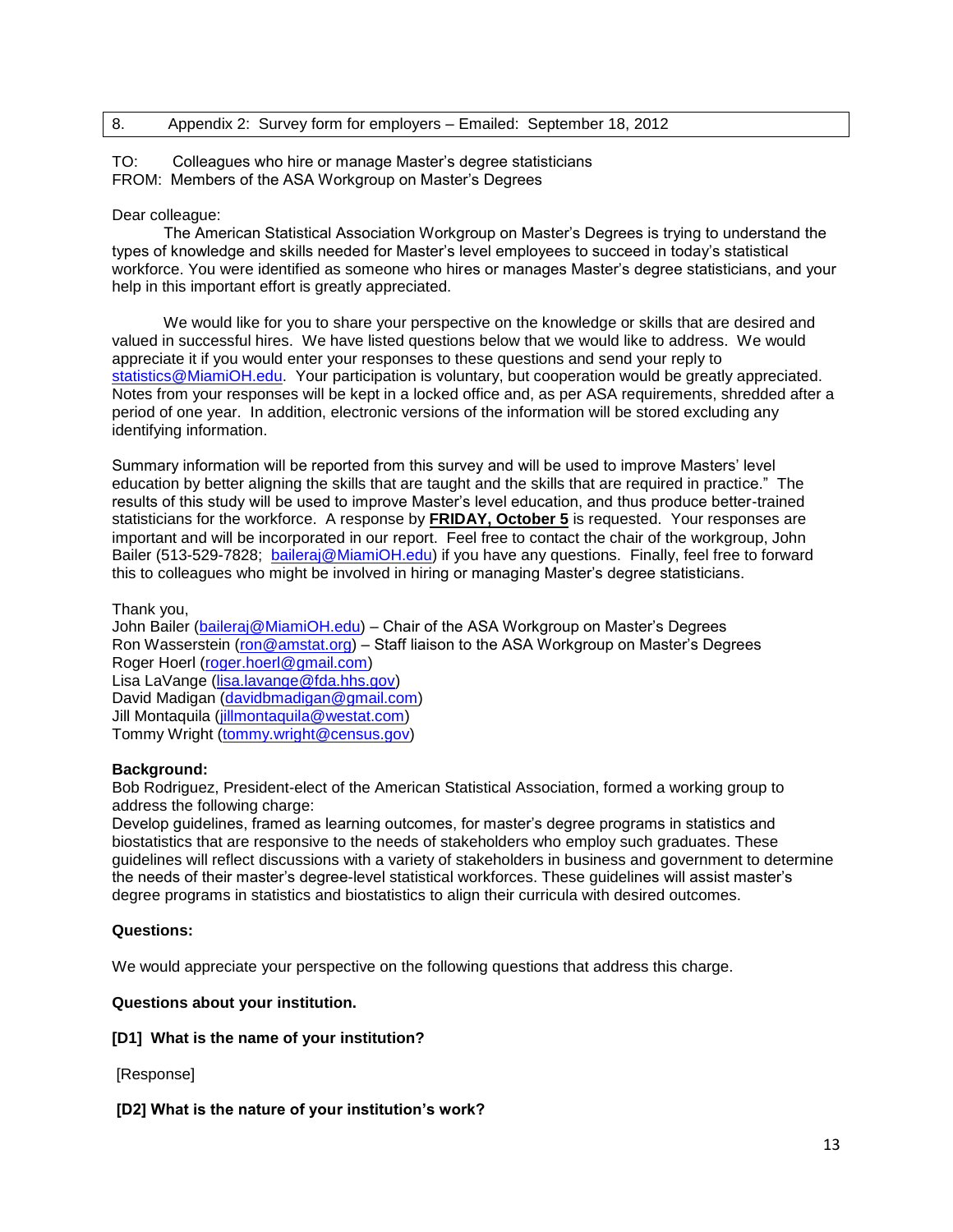[Response]

**[D3] Contact Name and information?**

[Response]

**Questions related to what characterizes a successful Master's graduate in statistics/biostatistics**

**[Q0] Are you responsible for hiring or supervising Master's graduates in Statistics/Biostatistics? If not, can you forward this questionnaire to the person responsible for hiring / supervising Master's graduates? Please email us with the contact information for colleagues in your institution with this responsibility.**

[Response]

**[Q1] If you are interviewing 10 people for a Master's level position, what makes the top 2 stand out for you?**

[Response]

**[Q2a] Of the Master's level employees you have hired in the past, what has made them successful?**

[Response]

**[Q2b] Of the Master's level employees you have hired in the past, what deficits did they have to address after starting work with you or your institution?**

[Response]

**[Q3a] Can you list particular knowledge or skills that are REQUIRED and CRITICAL for Master's level positions?**

[Response]

**[Q3b] Can you list particular knowledge or skills that are DESIRED for Master's level positions?**

[Response]

**[Q4] If schools could add one thing to their programs to better prepare graduates for work with your institution, what would that be?**

[Response]

**[Q5] Can you provide the name and contact information for a recent Master's level hire whom we could contact?**

[Response]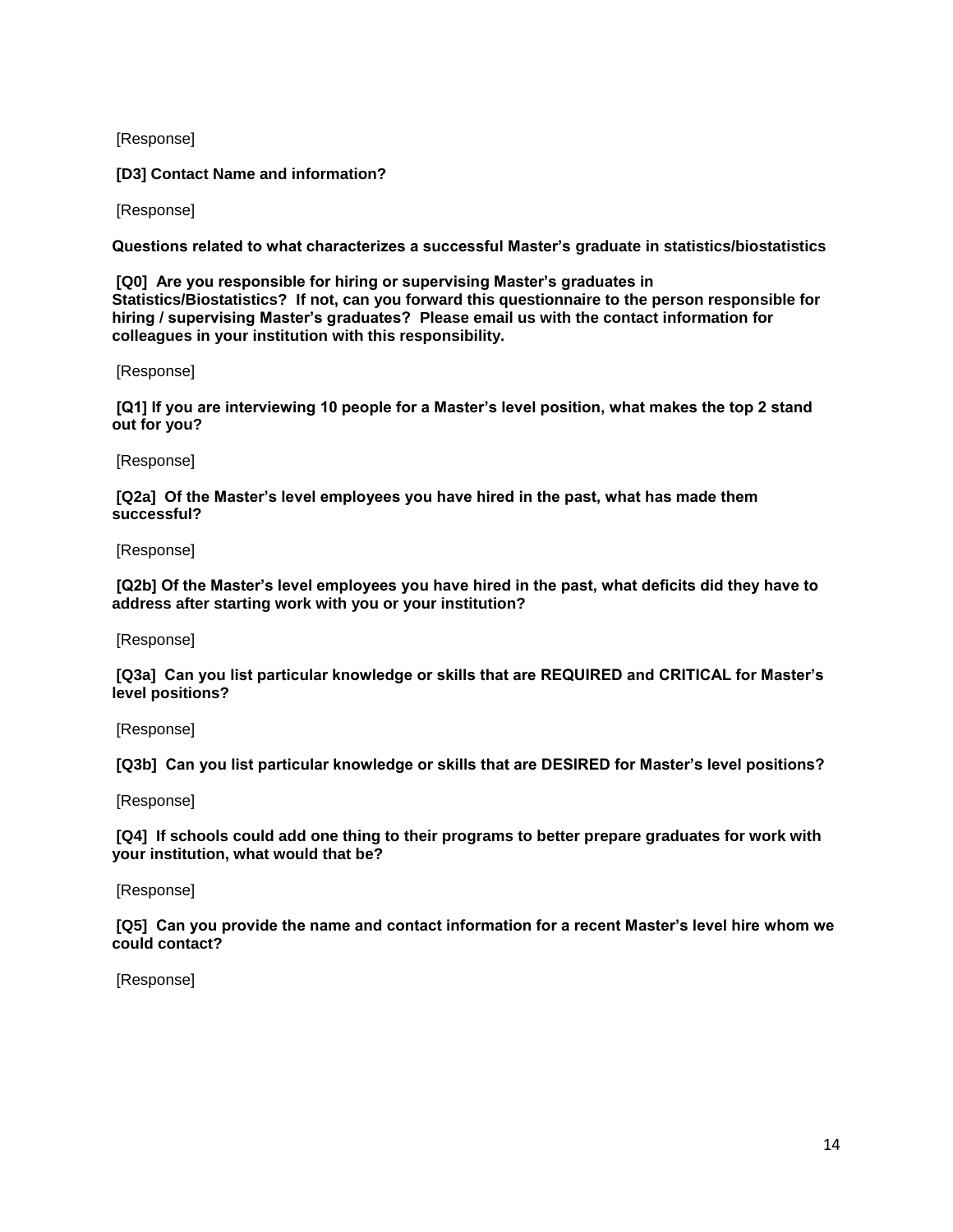# 9. Appendix G: Summarized responses from recent graduates

### Table G.1: Graduate responses to Q1] What knowledge or skills did you learn in graduate school that helped you get your first job following receipt of your Master's degree?

|                                                                         | Number of       |
|-------------------------------------------------------------------------|-----------------|
| <b>Summary Response Category</b>                                        | Respondents*    |
|                                                                         |                 |
| Programming                                                             | 12 <sup>°</sup> |
| General math/stat coursework/background                                 | 10              |
| Specific areas of statistical analysis/statistical "tools"              | 10              |
| Communications/writing skills                                           | 3               |
| Other statistical experience (consulting, practicum, etc.)              | 3               |
| Graduate/teaching assistantship                                         | 3               |
| Other--Working to be a good student (grades, performance, study habits) |                 |

\*Respondents could report responses falling in multiple summary response categories

### Table G.1a: Graduate responses to Q1 Follow-up] **Are there specific areas of knowledge or skills that helped you get another job(s) after your first job?**

|                                                            | Number of    |
|------------------------------------------------------------|--------------|
| <b>Summary Response Category</b>                           | Respondents* |
|                                                            |              |
| Programming                                                | 3            |
| General math/stat coursework/background                    |              |
| Specific areas of statistical analysis/statistical "tools" |              |
| Communications/writing skills                              | 2            |
| Other statistical experience (consulting, practicum, etc.) | 2            |
| Graduate/teaching assistantship                            |              |
| Other                                                      |              |

\*Respondents could report responses falling in multiple summary response categories

|                        | Table G.3: Graduate responses to Question 3, concerning knowledge or skills graduates wished they |  |  |  |
|------------------------|---------------------------------------------------------------------------------------------------|--|--|--|
| had more of in school. |                                                                                                   |  |  |  |

| <b>Response</b>                | Freq. | <b>Comment</b>                                                  |
|--------------------------------|-------|-----------------------------------------------------------------|
| R, Excel, and other software - |       |                                                                 |
| including SQL                  | 9     | "Everyone here uses Excel"; wish I knew SQL", "more on SAS"     |
| Specific technical areas       |       |                                                                 |
| (regression, categorical data, |       | "Deeper in regression", "survival analysis", "not enough time   |
| time series, etc.)             |       | series"                                                         |
| Analysis of "real data",       |       | "computational skills in handling massive data", "hands on      |
| including "big data"           | 5     | applications"                                                   |
| "Soft skills", such as people  |       | "interpersonal skills", "communication skills", "presenting and |
| and consulting skills          | 3     | writing"                                                        |
| Project and time management    |       |                                                                 |
| - balancing completeness with  |       | "doing your best given a deadline", "managing a project", "time |
| accuracy                       | 3     | management"                                                     |
| Problem solving - how to       |       |                                                                 |
| attack a complex problem       | 2     | "the book <i>Problem Solving</i> by Chris Chatfield"            |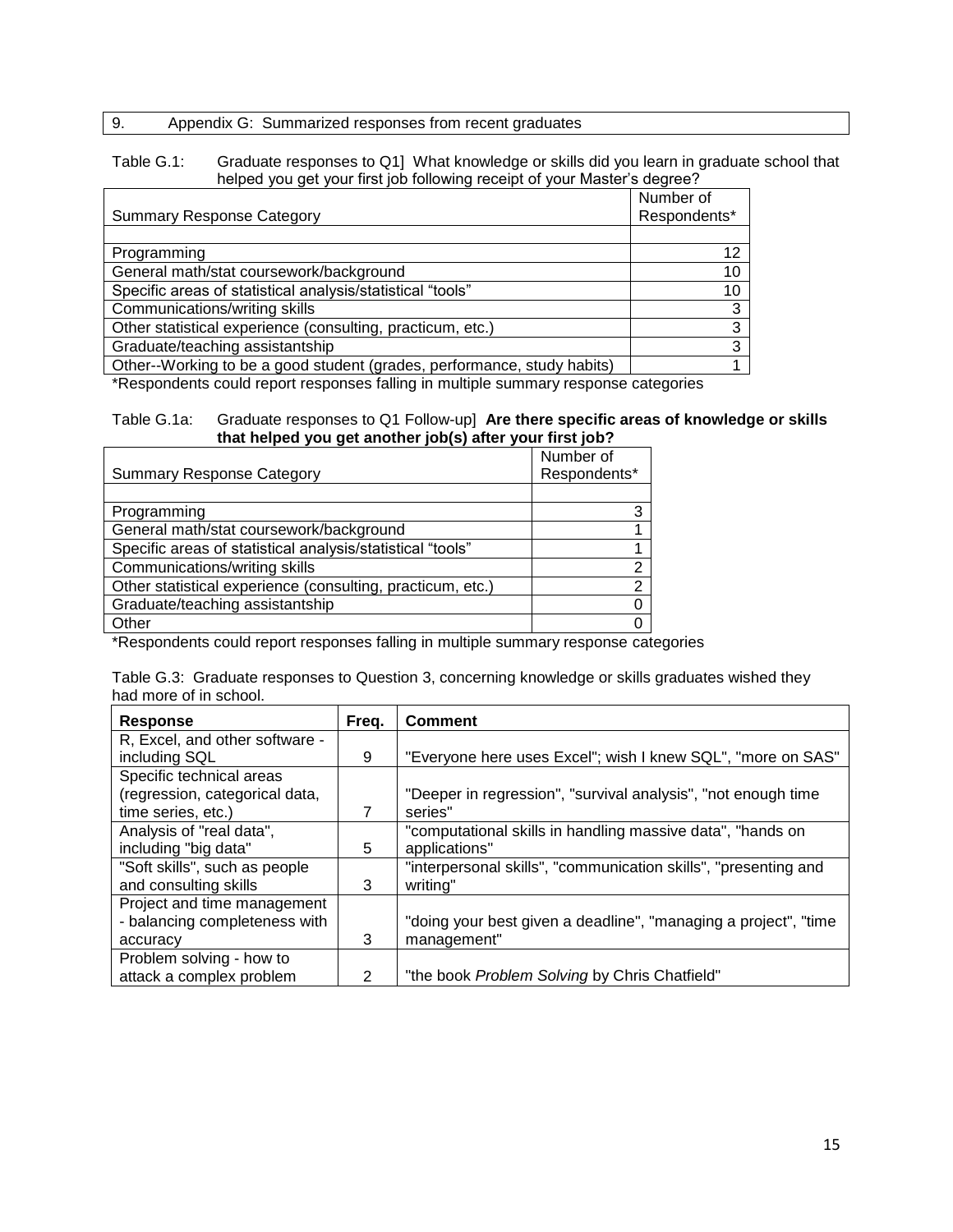Table G.4: Graduate responses to **[Q4] If you could have swapped one course in your graduate studies for a different course (either an existing course or one that you wish your department offered), what course would you swap out? What course would you add?**

| <b>Student</b>  | Swap OUT                                            | Swap IN                                                    |
|-----------------|-----------------------------------------------------|------------------------------------------------------------|
|                 | none                                                | Longitudinal data analysis                                 |
| $\overline{2}$  | No content (maybe instructor)                       | Genomics                                                   |
| $\overline{3}$  | Methods in finance                                  | Multilevel models, more "play" with data                   |
| $\overline{4}$  | 'how to' write                                      | Missing data                                               |
| 5               | Bayesian methods                                    | Experimental design, sampling, structural eq.              |
| $\overline{6}$  | Propensity scores/latent variables                  | nonparametrics                                             |
| $\overline{7}$  | Math modeling                                       | <b>Biostatistics</b>                                       |
| $\overline{8}$  | Real analysis                                       | Programming                                                |
| $\overline{9}$  | Accelerated version of programming class            | Programming in java                                        |
| $\overline{10}$ | none                                                | n/a                                                        |
| 11              | none                                                | Time series, another machine learning course               |
| 12              | none                                                | Categorical data analysis, survival analysis               |
| 13              | Consulting course (not in-depth enough)             | SAS/R taught with more computing skills                    |
| 14              | Survey sampling                                     | Longitudinal data, Bayesian methods                        |
| 15              | none                                                | Machine learning/big data/data mining                      |
| 16              | Survival analysis (maybe)                           | <b>Databases</b>                                           |
| $\overline{17}$ | Ethics for medical research                         | Nonparametrics                                             |
| 18              | Genetics/bioinformatics                             | Simulations                                                |
| 19              | Genetics (don't use in current role)                | Another SAS class                                          |
| 20              | Stat theory/prob                                    | Higher level epidemiology                                  |
| 21              | genetics                                            | Generalized linear models                                  |
| $\overline{22}$ | One of theory courses                               | Nonparametrics (applied)                                   |
| $\overline{23}$ | none                                                | Repeated measures                                          |
| 24              | One of math analysis courses                        | Logistic / Poisson regression                              |
| 25              | Stat computing(graphical models)                    | Survival analysis/designing clinical trials                |
| 26              | none                                                | Advanced time series; more financial or applied or         |
|                 |                                                     | programming                                                |
| 27              | Stat computing (3 courses)                          | Courses in SAS and R                                       |
| 28              | Bayesian methods intro                              | Survival analysis                                          |
| 29              | Linear models 2 <sup>nd</sup> courses (insufficient | Linear models 2 <sup>nd</sup> course (sufficient coverage) |
|                 | coverage)                                           |                                                            |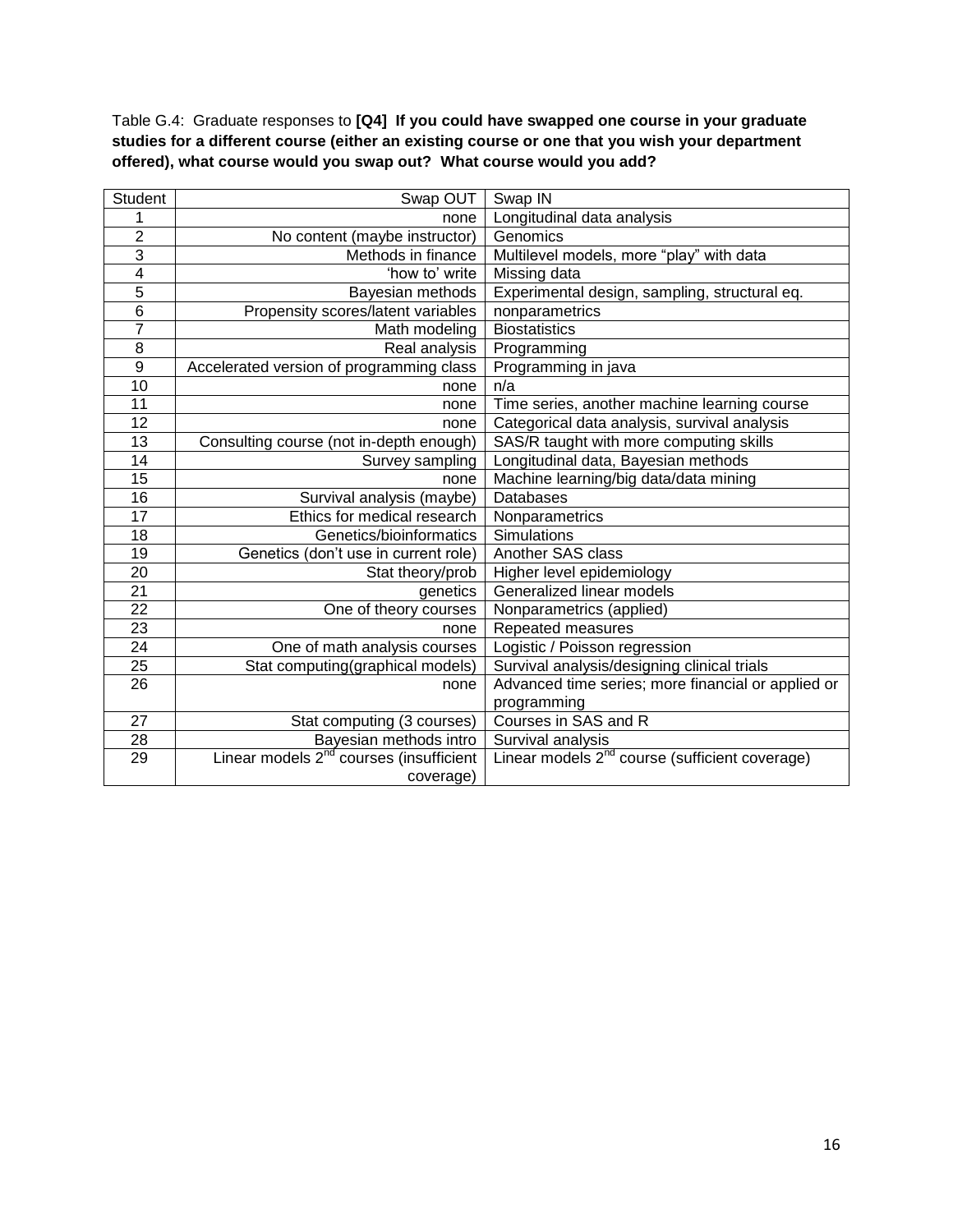# 10. Appendix E: Summarized responses from employers

Table E.1: Employer responses to [Q1] If you are interviewing 10 people for a Master's level position, what makes the top 2 stand out for you?

| Response                                       | Freq           | Comment                                                                                                                                                                                                                                                                                                                                                                                                                                                                                                                                                      |
|------------------------------------------------|----------------|--------------------------------------------------------------------------------------------------------------------------------------------------------------------------------------------------------------------------------------------------------------------------------------------------------------------------------------------------------------------------------------------------------------------------------------------------------------------------------------------------------------------------------------------------------------|
| Communication -<br> C                          | 14             | "[C] skills"; "explain stat methods orally and in writing"; "writing skills"; "both<br>written and verbal"; "verbal and written"; "provide brief, clear, and technical<br>explanations of analysis" "[C]"; "excellent [C] skills"; "great [C] skills"; "good<br>oral and written [C]"; "[C] stat knowledge and/or techniques in a sensible<br>manner"; "written and verbal [C] skills"; "strong [C]skills"; "effectively [C]<br>complex topics"; "[C] skills- ability to relay info at appropriate technical levels<br>to reports, peers, and senior execs"; |
| Programming $-[P]$                             | 11             | "[P] skills"; "elegance in [P]"; "experience [P] data collection surveys"; "using<br>statistical analysis software, especially SAS", "strong [P] background";<br>"SAS [P] skills"; "extensive computer [P] experience"; "SAS [P] course"; "[P]<br>experience in SAS"; "familiarity with stat software, including SAS and R";<br>"strong database access and data manip. abilities (we use SAS)"                                                                                                                                                              |
| Statistical<br>knowledge                       | 10             | "applied analysis skills"; "strong statistical background"; "thorough statistical<br>understanding"; "strong statistical background (courses and grades)";<br>"strong technical ability"; "better technical skills"; "solid understanding of<br>statistical methods and procedures"; "knowledge of MS level statistics";<br>"technical skills"; "able to build models"                                                                                                                                                                                       |
| Attitude                                       | 8              | "enthusiasm"; "professionalism"; "work ethic, emotional intelligence"; "good<br>personality"; "interpersonal skills, work ethic"; "interpersonal skills";<br>"attention to detail"; "passion and excitement when they talk about their<br>interest in analysis";                                                                                                                                                                                                                                                                                             |
| Think/ problem<br>solving                      | $\overline{7}$ | "logic and thinking"; "can think through problems"; "use stat analyses in<br>critically thinking through a research design and subsequent analysis";<br>"good intuition for data and for statistical thinking"; "ability to conceptualize<br>and implement an independent project"; "solid critical thinking abilities -<br>logical flow to problem solving"; "strategic sense - understand why analysis<br>is important to the business"                                                                                                                    |
| Collaboration/<br>teamwork /<br>leadership     | 5              | "collaboration skills"; "experience working in teams"; "leadership potential";<br>"management skills"; "leadership - don't just take orders but own projects"                                                                                                                                                                                                                                                                                                                                                                                                |
| Relevant specific<br>coursework/<br>experience | 4              | "clinical trials and relevant disease areas"; "coursework and work<br>experience in survey research"; "good knowledge of sampling theory and<br>sample survey design"; "more advanced statistical knowledge"                                                                                                                                                                                                                                                                                                                                                 |
| Recommendations<br>academic record             | 3              | "letters of recommendation"; "emphasis on GPA"                                                                                                                                                                                                                                                                                                                                                                                                                                                                                                               |
| Project work                                   | 3              | "will take ownership of assignment"; "track record of working independent";<br>"demonstrated creativity";                                                                                                                                                                                                                                                                                                                                                                                                                                                    |
| Experience                                     | 3              | "work experience/internships"; "relevant experience"; "some external work<br>experience like internships [beyond stat consulting experiences;                                                                                                                                                                                                                                                                                                                                                                                                                |
| Real project<br>experience                     | $\overline{2}$ | "cleaning, managing and analyzing real data"; "solving real world problems"                                                                                                                                                                                                                                                                                                                                                                                                                                                                                  |
| Faculty reputation/<br>rep.                    | $\overline{2}$ | " of the faculty in survey research"; "quality and reputation of the<br>academic organization they attend"                                                                                                                                                                                                                                                                                                                                                                                                                                                   |
| Research                                       | 1              | "record of publications";                                                                                                                                                                                                                                                                                                                                                                                                                                                                                                                                    |

Table G.5: Graduate responses to **[Q5] What experiences outside of formal school coursework helped you prepare for your first job? What knowledge or skills did these experiences provide?**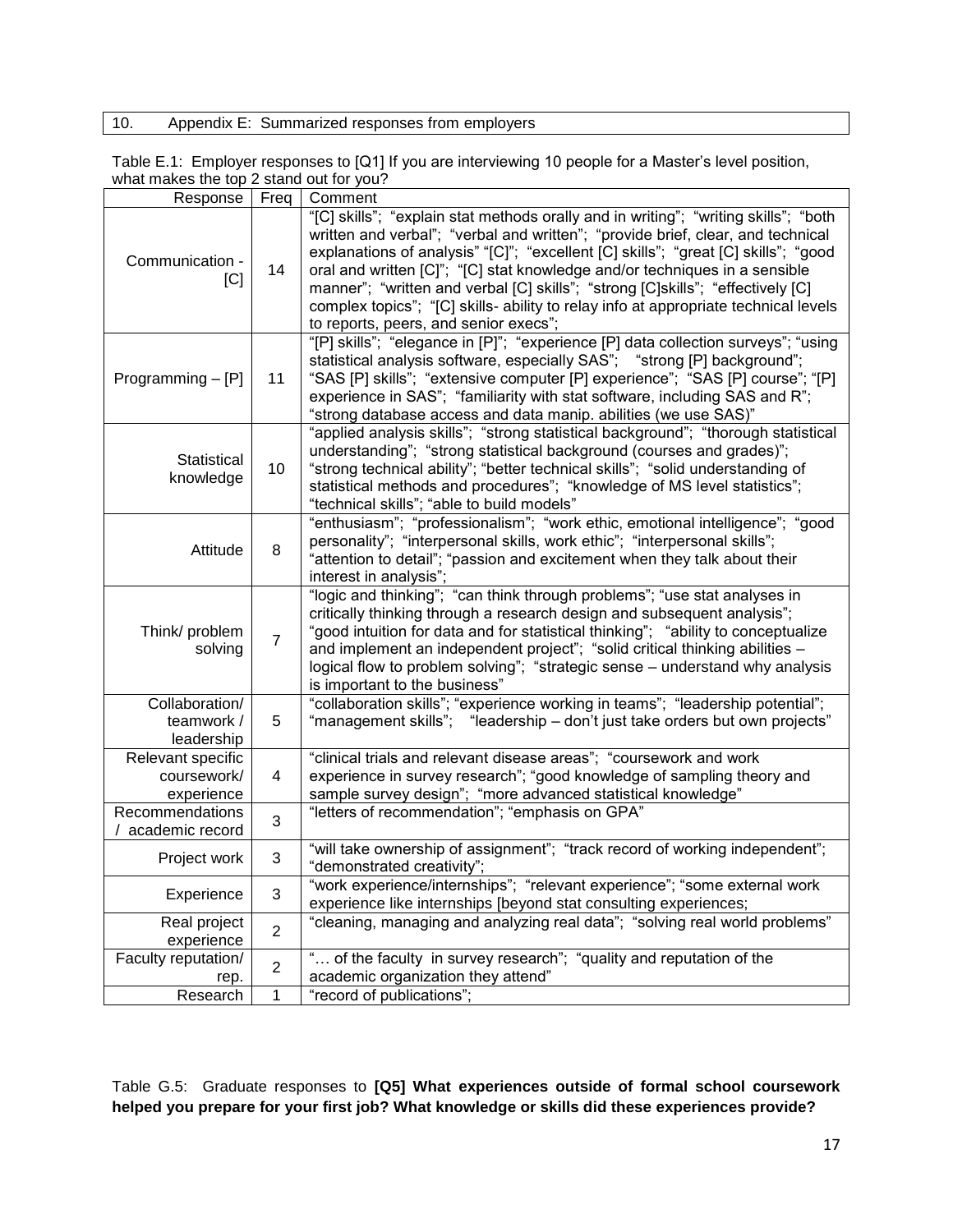| <b>Response Category</b>     | <b>Frequency</b> | <b>Comments</b>                                                                                                                                                                                                                                                                                                                                                                                                                                                   |
|------------------------------|------------------|-------------------------------------------------------------------------------------------------------------------------------------------------------------------------------------------------------------------------------------------------------------------------------------------------------------------------------------------------------------------------------------------------------------------------------------------------------------------|
| 1. Work Between BS and<br>МS | 12               | "(worked) between BS and MS degrees"; "worked as<br>nannylearned how to deal with younger people"; high<br>school football coach"; project management as a<br>superintendent on a construction worksite"; "Interactions<br>with folksother than statisticians"; "SAS in a jobbefore<br>graduate school"; "taught high school mathematicsbefore<br>returning to graduate study"; data management from<br>previous jobs"; "doing some free-lancing (in statistics)" |
| 2. (Summer) Internship       | 10               | "(helped me) do stuff on (my) own"; "collaborative"<br>experiences working with folks who weren't statisticians";<br>'helped with the development of teamwork (skills)"                                                                                                                                                                                                                                                                                           |
| 3. Teaching Assistantship    | 3                | "made (me) more comfortable dealing with people"                                                                                                                                                                                                                                                                                                                                                                                                                  |
| 4. Research Assistantship    | 3                | "provided real world experiences"                                                                                                                                                                                                                                                                                                                                                                                                                                 |
| 5. Seminar Attendance        | 3                |                                                                                                                                                                                                                                                                                                                                                                                                                                                                   |
| 6. Programming Skills        | 2                | "learned to work with real data and its messiness and<br>anomalies"                                                                                                                                                                                                                                                                                                                                                                                               |
| 7. Other                     | 2                | "Network of graduates from the Ma program has been very<br>useful"; "extracurricular activities".                                                                                                                                                                                                                                                                                                                                                                 |
| TOTAL                        | $35*$            |                                                                                                                                                                                                                                                                                                                                                                                                                                                                   |

\*Some of the 29 respondents mentioned more than one experience.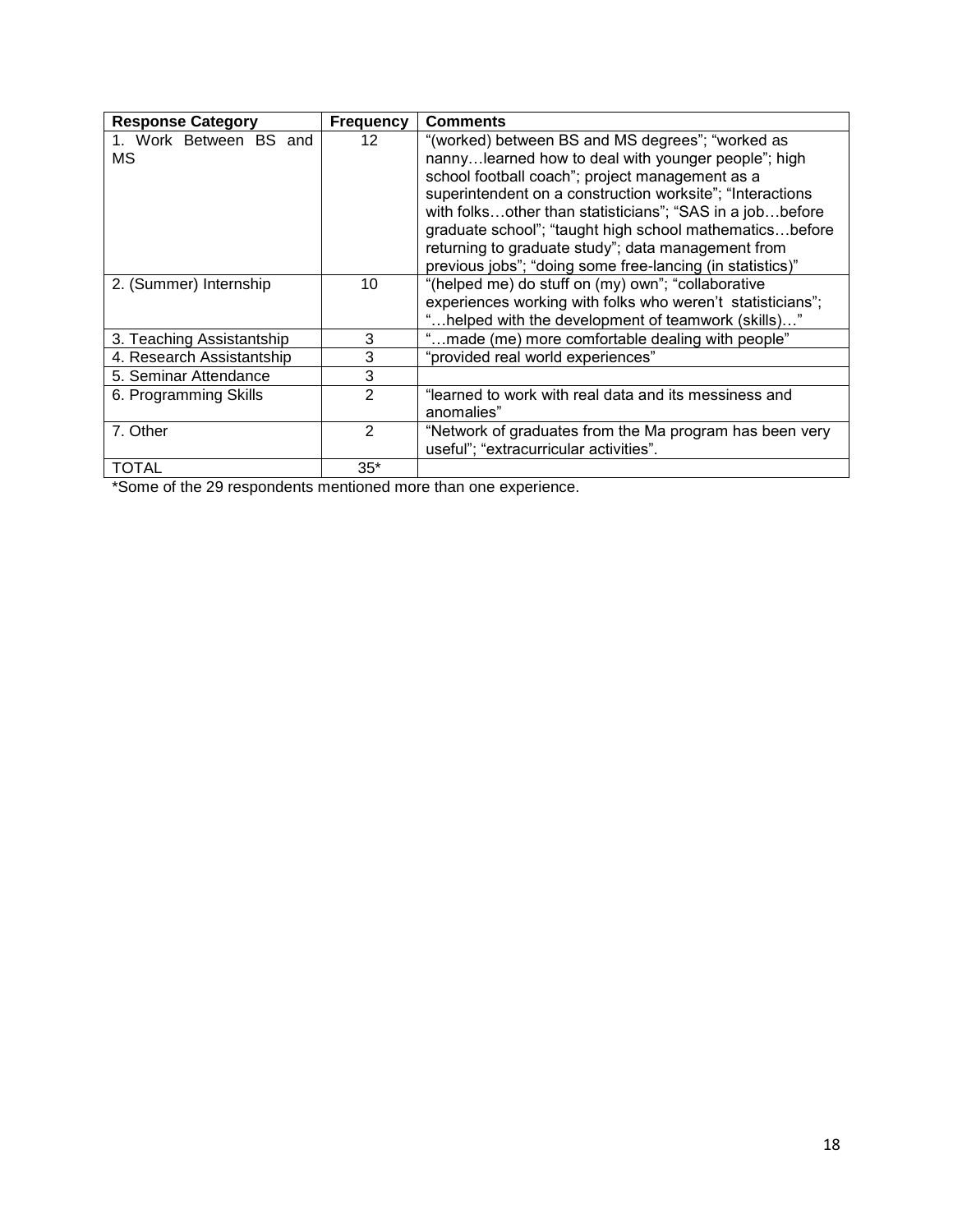10. Appendix G: Summarized responses from recent graduates

| Table E.0: Type of institution for employers responding to questionnaire. |   |  |
|---------------------------------------------------------------------------|---|--|
| Type of organization hiring MS Stat graduate                              | n |  |
| University-based collaborative studies/academic med.                      | 5 |  |
| research $2$                                                              |   |  |
| Federal government                                                        | 3 |  |
| Contract research organization                                            | 2 |  |
| Research / survey organization                                            | 2 |  |
| Financial / banking                                                       | 2 |  |
| Consulting (clinical trials)                                              |   |  |
| Public policy non-profit                                                  |   |  |
| Pharmaceutical                                                            |   |  |
| Consumer products                                                         |   |  |
| Clinical research organization                                            |   |  |
| Manufacturing                                                             |   |  |
| Market research                                                           |   |  |

Market research | 1 | 1<br>Some employers responded based on experience in hiring for two different industry types<sup>1</sup> <sup>2</sup>Includes academic departments, coordinating centers, research hospital

Table E.1: Employer responses to [Q1] If you are interviewing 10 people for a Master's level position, what makes the top 2 stand out for you?

| Response                        | Freq            | Comment                                                                                                                                                                                                                                                                                                                                                                                                                                                                                                                                                      |
|---------------------------------|-----------------|--------------------------------------------------------------------------------------------------------------------------------------------------------------------------------------------------------------------------------------------------------------------------------------------------------------------------------------------------------------------------------------------------------------------------------------------------------------------------------------------------------------------------------------------------------------|
| Communication -<br>[C]          | 14              | "[C] skills"; "explain stat methods orally and in writing"; "writing skills"; "both<br>written and verbal"; "verbal and written"; "provide brief, clear, and technical<br>explanations of analysis" "[C]"; "excellent [C] skills"; "great [C] skills"; "good<br>oral and written [C]"; "[C] stat knowledge and/or techniques in a sensible<br>manner"; "written and verbal [C] skills"; "strong [C]skills"; "effectively [C]<br>complex topics"; "[C] skills- ability to relay info at appropriate technical levels<br>to reports, peers, and senior execs"; |
| Programming $-$ [P]             | 11              | "[P] skills"; "elegance in [P]"; "experience [P] data collection surveys"; "using<br>statistical analysis software, especially SAS"; "strong [P] background";<br>"SAS [P] skills"; "extensive computer [P] experience"; "SAS [P] course"; "[P]<br>experience in SAS"; "familiarity with stat software, including SAS and R";<br>"strong database access and data manip abilities (we use SAS)"                                                                                                                                                               |
| <b>Statistical</b><br>knowledge | 10 <sup>1</sup> | "applied analysis skills"; "strong statistical background"; "thorough statistical<br>understanding"; "strong statistical background (courses and grades)";<br>"strong technical ability"; "better technical skills"; "solid understanding of<br>statistical methods and procedures"; "knowledge of MS level statistics";<br>"technical skills"; "able to build models"                                                                                                                                                                                       |
| Attitude                        | 8               | "enthusiasm"; "professionalism"; "work ethic, emotional intelligence"; "good<br>personality"; "interpersonal skills, work ethic"; "interpersonal skills";<br>"attention to detail"; "passion and excitement when they talk about their<br>interest in analysis";                                                                                                                                                                                                                                                                                             |
| Think/ problem<br>solving       | $\overline{7}$  | "logic and thinking"; "can think through problems"; "use stat analyses in<br>critically thinking through a research design and subsequent analysis";<br>"good intuition for data and for statistical thinking"; "ability to conceptualize<br>and implement an independent project"; "solid critical thinking abilities -<br>logical flow to problem solving"; "strategic sense - understand why analysis<br>is important to the business"                                                                                                                    |
| Collaboration/                  |                 | "collaboration skills"; "experience working in teams"; "leadership potential";                                                                                                                                                                                                                                                                                                                                                                                                                                                                               |
| teamwork /<br>leadership        | 5               | "management skills"; "leadership - don't just take orders but own projects"                                                                                                                                                                                                                                                                                                                                                                                                                                                                                  |
| Relevant specific               | 4               | "clinical trials and relevant disease areas"; "coursework and work                                                                                                                                                                                                                                                                                                                                                                                                                                                                                           |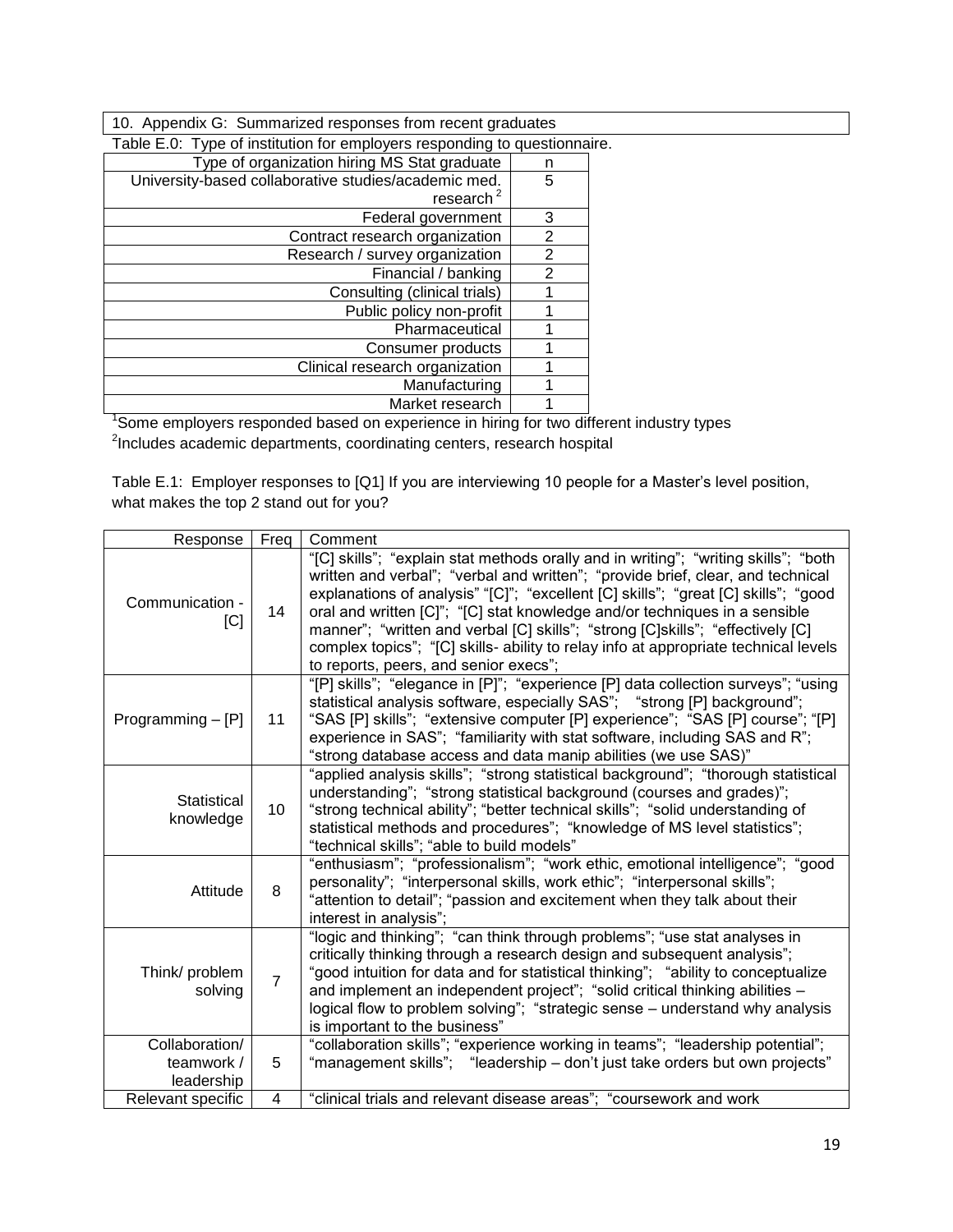| coursework/<br>experience                 |                | experience in survey research"; "good knowledge of sampling theory and<br>sample survey design"; "more advanced statistical knowledge"        |
|-------------------------------------------|----------------|-----------------------------------------------------------------------------------------------------------------------------------------------|
| <b>Recommendations</b><br>academic record | 3              | "letters of recommendation"; "emphasis on GPA"                                                                                                |
| Project work                              | 3              | "will take ownership of assignment"; "track record of working independent";<br>"demonstrated creativity";                                     |
| Experience                                | 3              | "work experience/internships"; "relevant experience"; "some external work<br>experience like internships [beyond stat consulting experiences; |
| Real project<br>experience                | $\overline{2}$ | "cleaning, managing and analyzing real data"; "solving real world problems"                                                                   |
| Faculty reputation/                       | $\overline{2}$ | " of the faculty in survey research"; "quality and reputation of the                                                                          |
| rep.                                      |                | academic organization they attend"                                                                                                            |
| Research                                  |                | "record of publications";                                                                                                                     |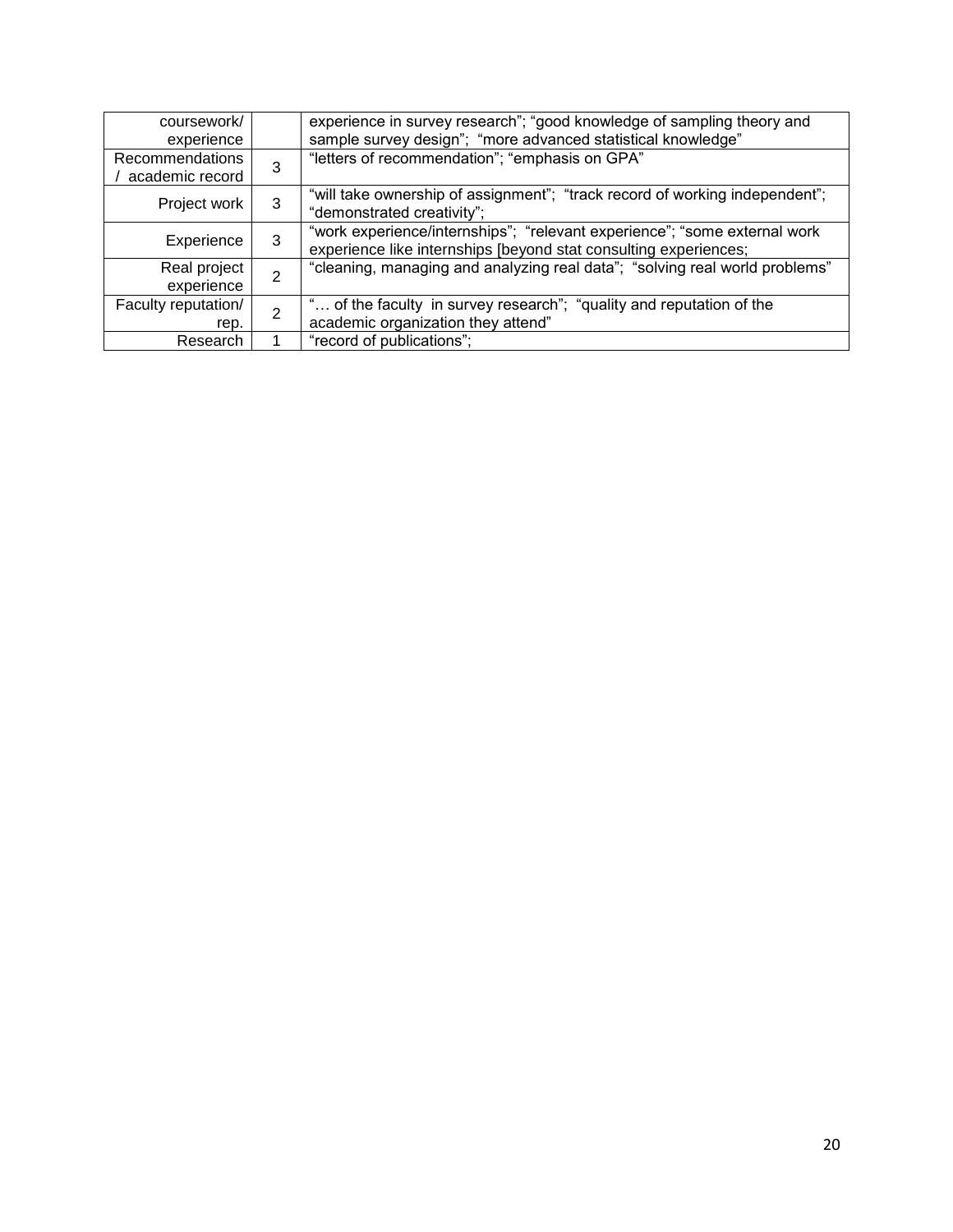Table E.2a: Employer responses to [Q2a] Of the Master's level employees you have hired in the past, what has made them successful?

| Response                                   | Freq | Comment                                                                                                                                                                                                                                                                                                                                                                                                                                                                                                                                                                                                                                                                                                                                                                                                                                                                                                                                                                                                                                                                                                                                                                                                                      |  |
|--------------------------------------------|------|------------------------------------------------------------------------------------------------------------------------------------------------------------------------------------------------------------------------------------------------------------------------------------------------------------------------------------------------------------------------------------------------------------------------------------------------------------------------------------------------------------------------------------------------------------------------------------------------------------------------------------------------------------------------------------------------------------------------------------------------------------------------------------------------------------------------------------------------------------------------------------------------------------------------------------------------------------------------------------------------------------------------------------------------------------------------------------------------------------------------------------------------------------------------------------------------------------------------------|--|
| Attitude /<br>Personality                  | 14   | "passionate about the job  want to know/learn more to dig deeper into<br>the data to find hidden insights  desire to own and hold themselves<br>accountable to their projects" <sup>1</sup> ; "strong attention to detail and initiative do<br>well"; "meet deadlines consistently"; "willingness to learn, being a quick<br>learnerHe or she was self-motivated and had good interpersonal skills";<br>"Flexibility, willingness to learn"; "desire to learn new statistical methods and<br>clinical issues "; ability to adapt to changing topical areas of study";<br>willingness to learn new things"; "personal organization, motivation ,<br>flexibility to adapt to changes"; "good interpersonal skills"; "ability to quickly<br>learn and apply new methodologies; versatility"; "Ethic of hard work  Well<br>organized  Interested in growing their skills"; "care and attention to detail<br>interest in research, assertiveness and willingness to grow technically and<br>to take on more responsibility, organization skills"; "Attention to details.<br>Organized and disciplined"; "interpersonal skills, work ethic";<br>"[C]"; "good oral and written [C] skills"; "[C] skills"; "Very good writing skills |  |
| Communication -<br>[C]                     | 12   | Excellent command of the English language"; "Clear $[C\}$ skills"; "[C] skills";<br>"writing skills, and ability to explain technical concepts in a nontechnical<br>manner"; "Excellent verbal and written [C} skills"; "ability to [C}"; "Good [C}<br>skills"; "good oral and written [C}"; "able to [C} statistical knowledge and/or<br>techniques in a sensible manner";                                                                                                                                                                                                                                                                                                                                                                                                                                                                                                                                                                                                                                                                                                                                                                                                                                                  |  |
| Statistical<br>knowledge                   | 10   | "solid knowledge of statistics"; "knowledge of statistical techniques"; "solid<br>educational background with the right mix of statistics, science, and<br>programming classes"; "strong statistical background"; "strong analytic<br>abilities"; "sound statistical knowledge"; "Technically competent in basic and<br>intermediate statistical methods"; "MS Level stat knowledge"; "strong stat<br>bkgd"; "Degree of understanding of methods";                                                                                                                                                                                                                                                                                                                                                                                                                                                                                                                                                                                                                                                                                                                                                                           |  |
| Programming $-[P]$                         | 10   | "at least some SAS [P] experience beyond writing short snippets of code for<br>course work"; "strong data management skills with SAS [P] expertise"; "<br>and [P] classes  initiative to learn new statistical and SAS [P] techniques";<br>"Very good [P] skills"; "strong SAS [P] skills"; "SAS skills"; "Willing and<br>interested in cleaning and managing data and [P] online surveys"; '{P]<br>experience in SAS"; "extensive computer [P] experience"; "Elegance in [P]"                                                                                                                                                                                                                                                                                                                                                                                                                                                                                                                                                                                                                                                                                                                                               |  |
| Collaboration/<br>teamwork /<br>leadership | 10   | "ability to adjust to a business environment quickly and work in a team<br>setting"; "leadership skills that make them a good team player"; "ability to<br>work cooperatively and effectively on a team"; "ability to work as part of a<br>team"; "ability to work increasingly independently alongside Ph.D.<br>researchers"; " leadership skills", "Teamwork"; "Ability to work independently,<br>but knowing when to ask questions of PhD statisticians and PIs"; "Team-<br>player"; "take ownership of his or her assignment";                                                                                                                                                                                                                                                                                                                                                                                                                                                                                                                                                                                                                                                                                           |  |
| Think/ problem<br>solving                  | 6    | "creativity"; "Ability to develop innovative solutions to new and existing<br>problems"; "ability to "see the big picture", ability to problem solve and "think<br>outside the box"; "creative thinking in terms of research design"; "use logic<br>and think  ability to see the potential of linking solutions, systems and<br>people"; "sense that the person can think through problems"                                                                                                                                                                                                                                                                                                                                                                                                                                                                                                                                                                                                                                                                                                                                                                                                                                 |  |
| Experience                                 | 2    | "some internship experience"; "external work experience"                                                                                                                                                                                                                                                                                                                                                                                                                                                                                                                                                                                                                                                                                                                                                                                                                                                                                                                                                                                                                                                                                                                                                                     |  |
| Other                                      | 1    | "interest in the organization's mission";                                                                                                                                                                                                                                                                                                                                                                                                                                                                                                                                                                                                                                                                                                                                                                                                                                                                                                                                                                                                                                                                                                                                                                                    |  |

Other comments:<br><sup>1</sup> – when an issue arises they take ownership and work to rectify any mistakes that have been made. Employees who challenge themselves and those around them to be better are also much more successful in our organization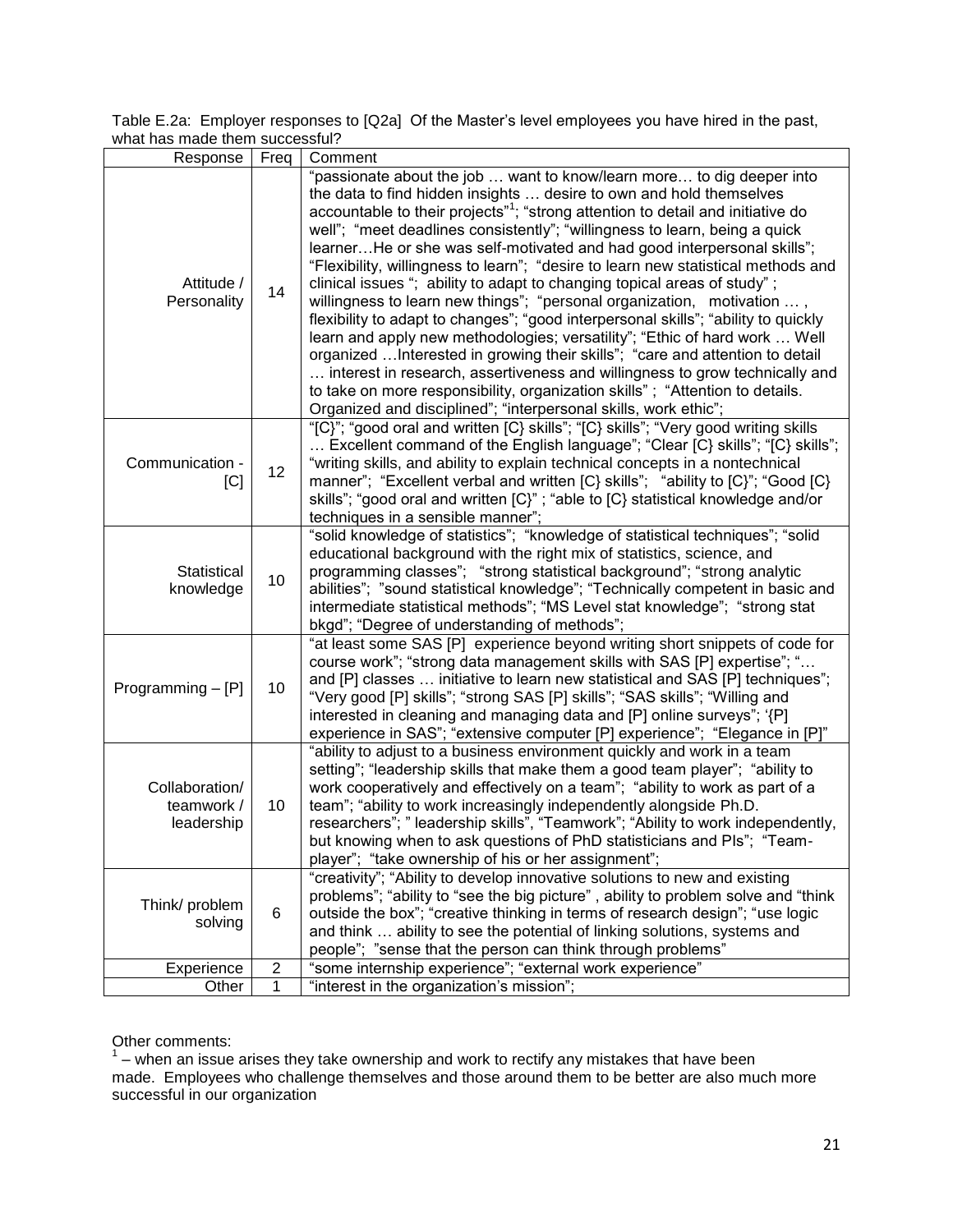Table E.2b: Employer responses to [Q2b] Of the Master's level employees you have hired in the past, what deficits did they have to address after starting work with you or your institution?

| Response                                       | Freq           | Comment                                                                                                                                                                                                                                                                                                                                                                                                                                                                                                                                                                                                    |  |
|------------------------------------------------|----------------|------------------------------------------------------------------------------------------------------------------------------------------------------------------------------------------------------------------------------------------------------------------------------------------------------------------------------------------------------------------------------------------------------------------------------------------------------------------------------------------------------------------------------------------------------------------------------------------------------------|--|
| Programming $-[P]$                             | 9              | "Lack of good [P] skills" <sup>1</sup> ; "lack of SAS [P] skills" <sup>3</sup> ; "often needed time to<br>learn SAS"; "Lack of data management / documentation skills"; "Limited<br>computer [P] skills, which are needed to disseminate results of innovation";<br>"Some need to build up their statistical [P] knowledge" <sup>4</sup> ; "Success was<br>perceived if a program "ran" successfully, regardless if it ran on the wrong<br>data or was not the most effective way to gain insight on the research<br>problem at hand"; "SAS [P] skills"; "Needing to learn more than one [P]<br>language"; |  |
| Communication -<br>[C]                         | 6              | "lack of written [C] skills (especially for non-US born MS)"; "[C] skills,<br>particularly written"; "technical writing skills"; "Poor writing"; "Writing and<br>verbal skills"; "How to [C] results  write a memo  give a presentation<br>listen to be heard  interact with a client";                                                                                                                                                                                                                                                                                                                    |  |
| Statistical<br>knowledge                       | 5              | "Not having firm grasp of basic statistical knowledge is another"; "Learning<br>when to apply particular techniques and the nuances of analysis"; "general<br>knowledge about how to collect data and identify/correct dirty data issues" <sup>5</sup> ;<br>"not able to apply theory to specific problems"; "shallow understanding of<br>methods";                                                                                                                                                                                                                                                        |  |
| Relevant specific<br>coursework/<br>experience | 5              | "limited training in survey research"; "not taken a rigorous sampling course<br>as well as variance estimation"; "often lack understanding of the basic<br>components of pharmaceutical clinical trials"; "less technical training and<br>experience in survey research, gaining those skills"; "Lack of medical<br>background knowledge";                                                                                                                                                                                                                                                                 |  |
| Real project<br>experience                     | $\overline{4}$ | "not much real world application of statistical methods and procedures in<br>classwork" <sup>2</sup> ; "Lack of experience with real world, messy data sets"; "Inability<br>to assess how long an assignment will take"; "Real-world experience";                                                                                                                                                                                                                                                                                                                                                          |  |
| Think/ problem<br>solving                      | $\overline{4}$ | "strong attention to detail"; "was lack of discipline in checking their own<br>work"; "Illogical thinking"; "How to find the right problem to solve  think<br>about the big picture  move from an individual contributor (transactional<br>consultant) to a strategic thinker  need to double check your work from a<br>technical and a 'does it make sense' perspective";                                                                                                                                                                                                                                 |  |
| Attitude/<br>Personality                       | 3              | "Inability to work independently - needing too much structure"; "Failure to<br>take responsibility for their work" <sup>6</sup> ; "Timid about speaking-up";                                                                                                                                                                                                                                                                                                                                                                                                                                               |  |
| Collaboration/<br>teamwork /<br>leadership     | 3              | "Developing leadership/management skills"; "Cultural issues in working in a<br>group or with clinicians"; "Failure to be able to work effectively in a team<br>often a fatal flaw";                                                                                                                                                                                                                                                                                                                                                                                                                        |  |

Other comments:

<sup>1</sup>"Another thing I have noticed in interviewing is that many schools are now using R for most of the course work. This is a disadvantage to a candidate, because the industry is still heavily using SAS. It also makes it difficult to assess a candidate, if the interviewers do not have experience with R. Having taken a one semester SAS programming course does NOT help, because the interviewers expect a more thorough knowledge of SAS/STAT."

 $2\degree$  "what would be helpful to students (and I would have liked more of this while I was in graduate school) is a class related to receiving "random" projects (possibly work brought in from other departments) that challenge students to internalize the question and then identify the right solution to solving the problem"

<sup>3</sup>Most MS level employees spend a significant amount of time doing SAS programming and some of the programming can be very complex. This programming isn't "PROC" programming but more involved with data manipulations and simulations and producing report ready tables, figures, and listings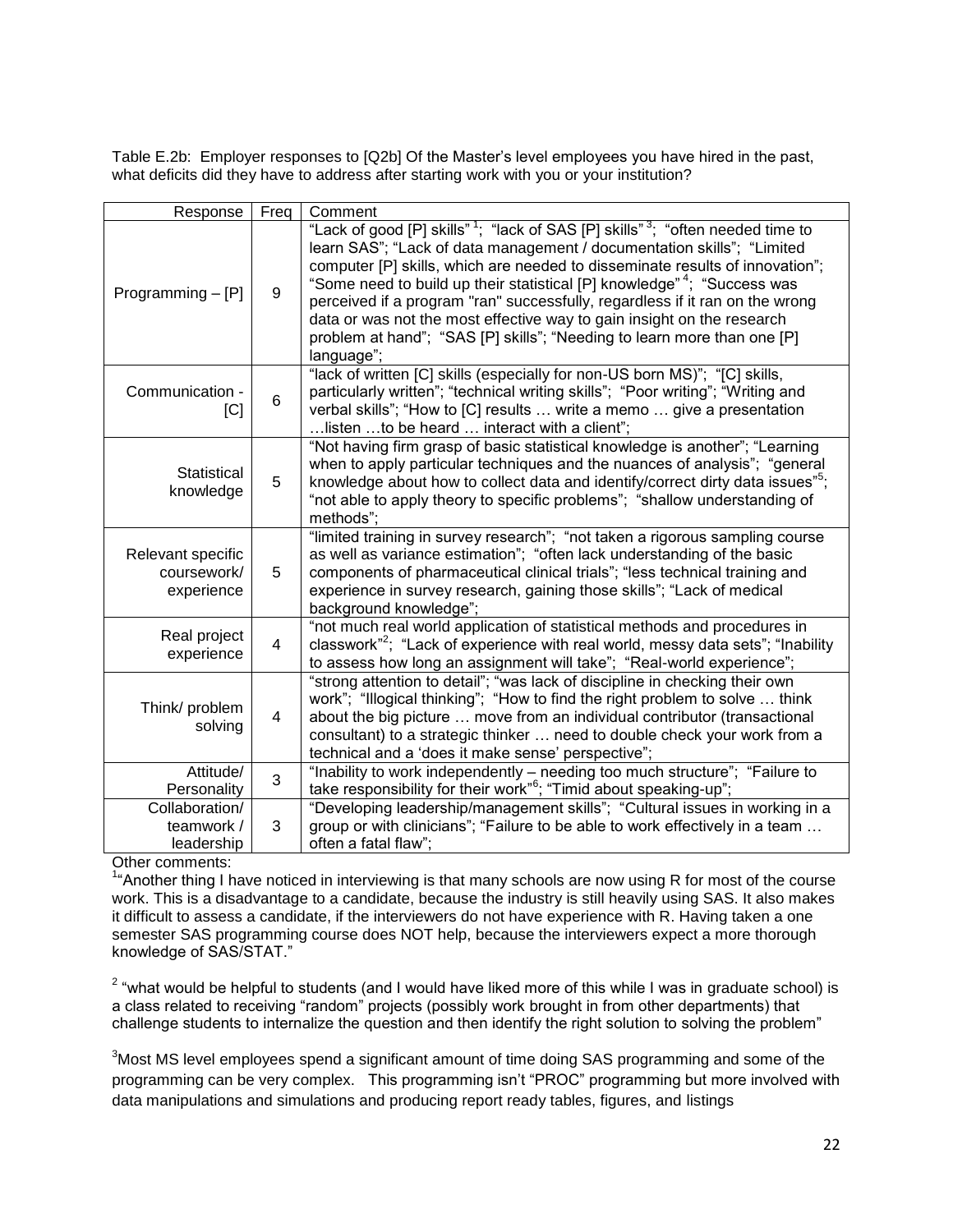<sup>4</sup>. Though new hires must have at least some statistical programming expertise, we hire people primarily for their ability to be strong analysts and expect they will pick up enough programming skills to be efficient. However, other more programming-oriented positions would require strong programming skills from day 1.

 $5$  Those who worked in a research setting while in graduate school tend to have the data cleaning knowledge, and ALWAYS start out with an advantage.

 $6$  This is the most serious failing and not something we have been able to fix. It seems to be an integral part of some people's personality.

… Employees who didn't know a specific statistical technique (e.g. Poisson regression) can be taught this fairly easily so that hasn't been as much of an issue, as long as the employee came from a program that had a solid statistics program (e.g. stat theory, linear models theory, etc)

… deficits in particular needed statistical techniques, but that knowledge set was not necessarily expected in a masters level candidate. As long as the candidate was willing to learn on-the-job, these technique deficits could be easily overcome. Poor communication skills or a hard time in seeing the larger picture were harder to address.

… We have seen a rise in the emphasis on consulting skills in many Master's programs. This is nice, but it does not help if you don't have a good statistical toolkit, are not a good problem solver, and cannot think about or apply logic to problems.

Table E.3a: Employer responses to [Q3a] Can you list particular knowledge or skills that are REQUIRED and CRITICAL for Master's level positions?

| Response                     | Freq            | Comment                                                                                                                                                                                                                                                                                                                                                                                                                                                                                                                                                                                                                                                                                                                                                                                                                                                                                                                                                      |  |
|------------------------------|-----------------|--------------------------------------------------------------------------------------------------------------------------------------------------------------------------------------------------------------------------------------------------------------------------------------------------------------------------------------------------------------------------------------------------------------------------------------------------------------------------------------------------------------------------------------------------------------------------------------------------------------------------------------------------------------------------------------------------------------------------------------------------------------------------------------------------------------------------------------------------------------------------------------------------------------------------------------------------------------|--|
| Statistical [S]<br>knowledge | 16              | "variability and sources of variability  sensitivity and robustness<br>difference between an experimental unit and an observational unit<br>to model even in situations of high correlation among predictor variables";<br>"Good [S] training is essential"; "prob selection methods - survey estimation<br>- sampling errors"; "understand survival analysis"; "basic through<br>intermediate [S]methods"; "basic stat inf."; "ability in [S] models"; "solid<br>knowledge of "; "strong bkgd fundamental coursework"; "good grounding<br>in [S]"; "Extensive knowledge of the application of mathematical [S],<br>probability theory, and sampling"; "math/stat theory  linear models theory<br>[S]methods"; "Exposure to a variety of [S]techniques, and the ability to<br>identify the correct procedure to use when presented with a business case";<br>"Solid knowledge of basic [S], linear models, "; "strong technical bkgd";<br>"strong stat bkgd" |  |
| Communication -<br>[C]       | 12 <sub>2</sub> | "able to summarize their results in words"; "ability to write and speak clearly";<br>"good oral & written skills – expertise in 'effectively' creating tables and visual<br>display of data"; "verbal and written [C] skills"; "[C] skills are important";<br>"technical writing and oral presentation skills"; "Good [C] skills"; "Able to [C]<br>complex or technical information in a straightforward manner"; "Written [C]<br>SkillsOral [C] /presentation skills";<br>"Interpretation of output - what does it mean? What story does this tell?";<br>"[C]"; "excellent [C] skills";                                                                                                                                                                                                                                                                                                                                                                     |  |
| Programming $-[P]$           | 10              | "knowledge of at least one mainstream stat pkg"; "proficiency with SAS";<br>"stat software acumen (SAS, Stata, R, etc.)"; "SAS [P] skills"; "Facility with<br>some advanced statistical software (SAS preferred but not required)";<br>"ability to use computer software to analyze data"; "SAS [P] including data<br>manipulations, macro language, graphics, report generation, simulation";<br>"Good knowledge of Base SAS including basic data manipulations and                                                                                                                                                                                                                                                                                                                                                                                                                                                                                         |  |